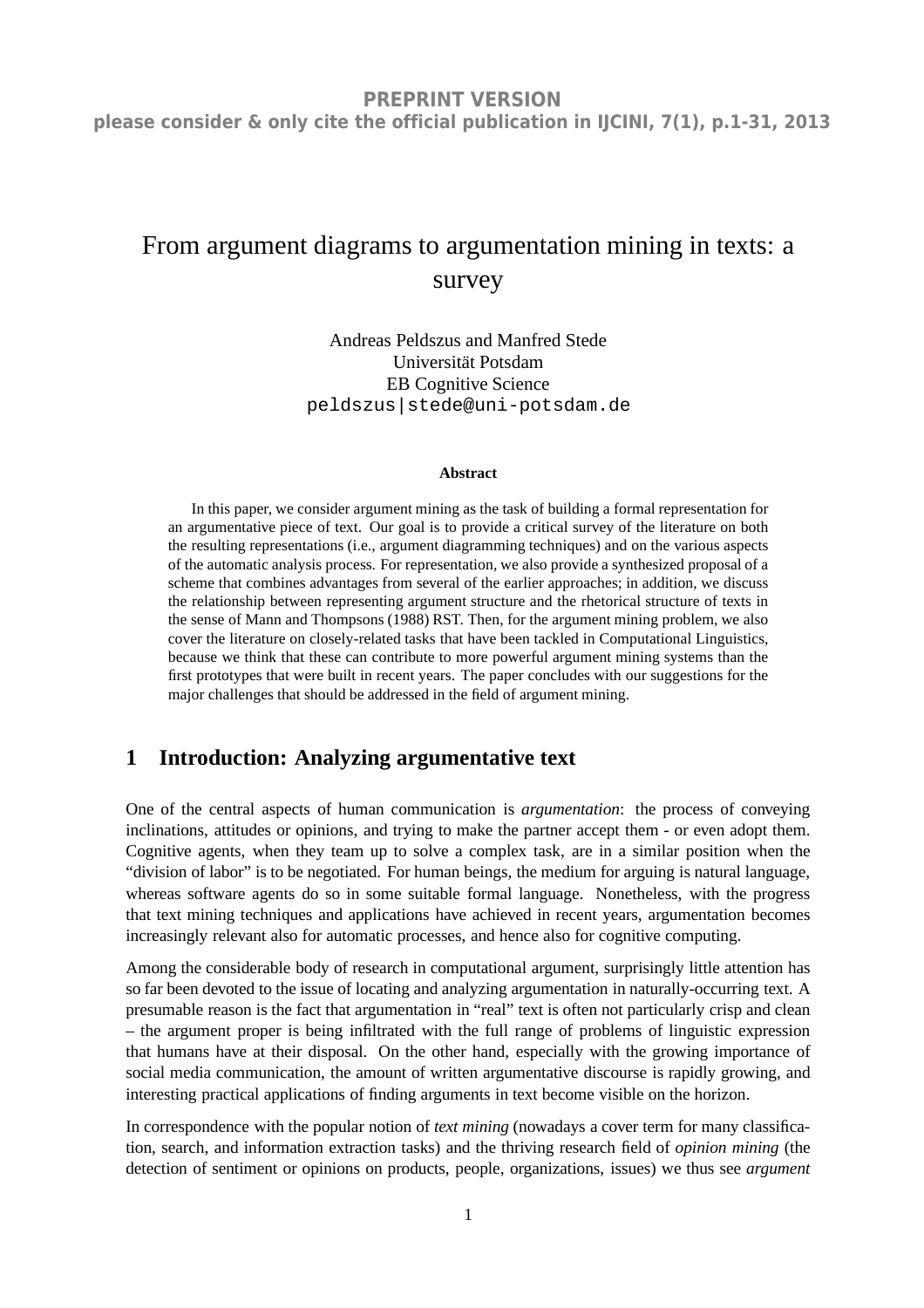### **please consider & only cite the official publication in IJCINI, 7(1), p.1-31, 2013**

*mining* as the automatic discovery of an argumentative text portion, and the identification of the relevant components of the argument presented there. For the purposes of this paper, we concentrate on the second of these two steps. That is, we assume that an argumentative text (or an argumentative portion of a text) is already at hand, and the goal is to produce an analysis of the underlying structure of the argument that is being presented — in other words, a labeling of text portions with their argumentative roles and their relations to one another.

Why would this endeavor be of any practical relevance? One example is given by (Palau and Moens, 2011), who work with legal texts and aim at tracing the argumentation put forward by the parties involved, which may significantly enrich the retrieval capabilities of legal databases. Then there is the aforementioned area of opinion mining, for which the identification of arguments presents a natural extension: In addition to finding out whether internet users like or dislike a particular product (or any other entity), one might very well be interested in the *reasons* those users give for their opinions, inclinations, or decisions. Beyond the obvious commercial perspective on this task, there is a (potentially more exciting) prospect of perusing argument mining for public deliberation, e.g., as a tool for assessing public opinion on political questions.

In this paper, we provide a survey of research that is relevant to the goals we just formulated. Our contribution consists of two parts. The first begins with a critical discussion of various proposals for argument annotation schemes (diagramming techniques) that have been made in the argumentation community. This includes some diagramming techniques whose primary use was the illustration of the "essence" of argument, but which (at least in our opinion) can also be applied to the analysis of naturally occurring text. Our analysis of these approaches in Section 2.1 leads us to a proposal for a new schema that combines some advantages of different earlier schemes (Section 2.2). As an add-on, Section 3 discusses the relation between argument structure annotation and more general text structure annotation, in particular as exemplified by Rhetorical Structure Theory (Mann and Thompson, 1988), which has been suggested by some researchers to be suitable for argument representation as well. — The second part of the paper then surveys work on automatic argument mining, which includes results on subtasks from neighboring disciplines in text analysis (Section 4). Finally, Section 5 offers conclusions and our view of the major challenges that work on argument mining should address in the near future.

### **2 Annotation schemes for argumentation**

In this section, we develop an annotation scheme for argumentation that draws on different ideas from the literature and our practical experiences with analyzing texts in the Potsdam Commentary Corpus (Stede, 2004). Naturally, the literature on argumentation is vast, and here we consider only work that has a clear focus on proposals for formal *notations*. A very useful earlier overview of the use of argument diagramming techniques to represent the structure of arguments has been given by Reed et al. (2007). They review the theories and diagramming schemes in logic, law and artificial intelligence and cover many important aspects relevant to (automatic) evaluation of arguments. In contrast, our aim is of a rather descriptive nature and our second focus is on the linguistic realization of argumentation, especially on the representation of argumentative opposition.

Therefore, some important and influential research will not be included here. For example, van Eemeren and Grootendorst (2004) discuss many interesting aspects of argumentation, but their goals are somewhat different: Their interest in a normative characterization of rational argumentation is not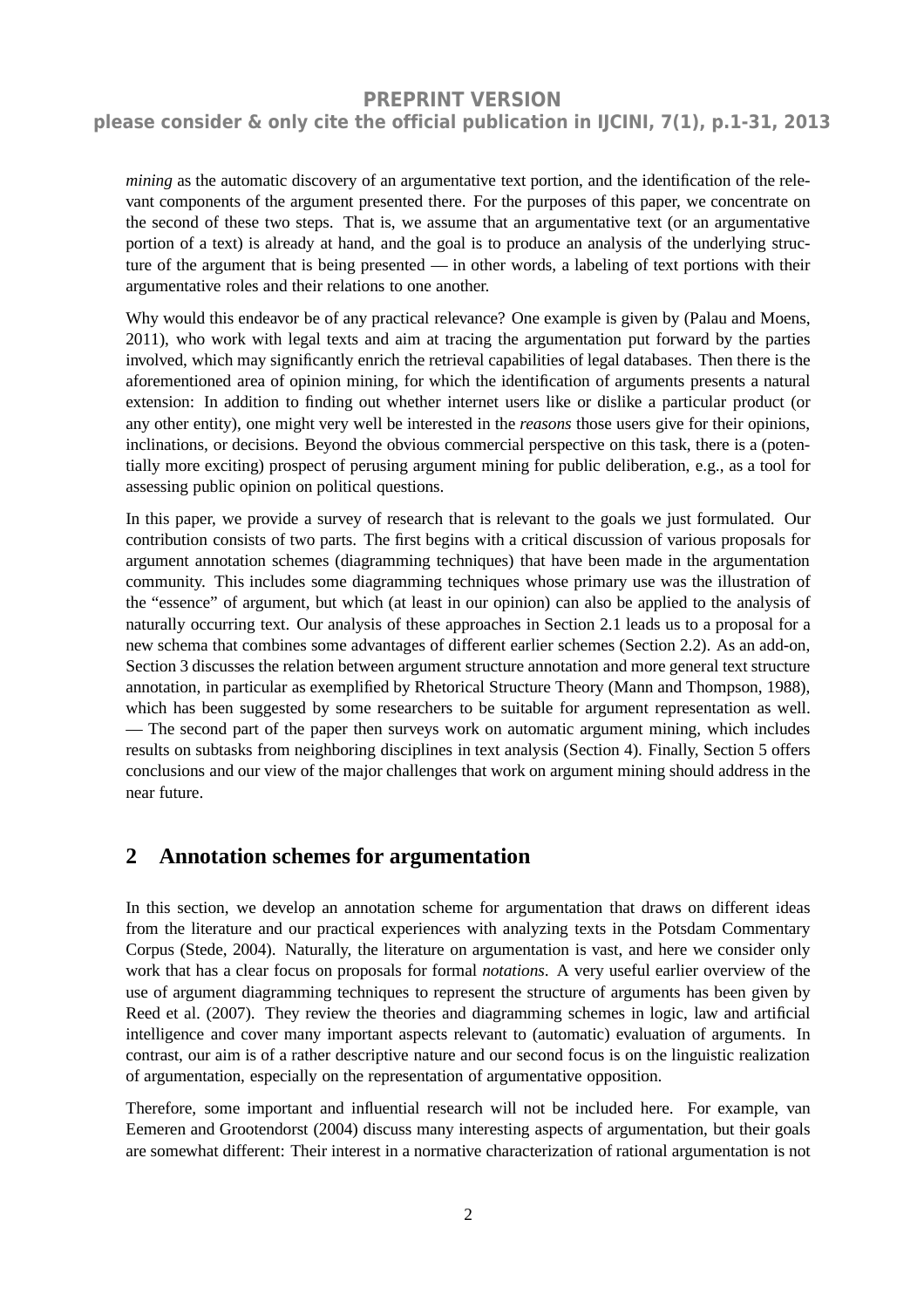

Figure 1: Diagramming techniques in theories of argumentation of Toulmin and Grewendorf

directly applicable from a text-analytical and modeling point of view. Similarly, the argumentation graphs proposed by Dung (1995), while superficially similar to the kinds of graphs we discuss here, apply to a different level: Dung is interested in a "deep" representation of arguments that allows for formally modeling the reasoning processes; our concern, on the other hand, is with representation geared toward modeling the *textual presentation* of arguments.

What follows is, first, a discussion of literature on theories of argumentation structure, where we intend to show that the approach of Freeman (1991, 2011) is a good starting point for the development of an annotation scheme. We then describe in detail the structures assumed in our annotation scheme and finally compare it with other influential approaches.

#### **2.1 Theories of argumentation structure**

An important step in the younger history of the development of a theory of argumentation is Stephen E. Toulmin's influential analysis of argument (Toulmin, 1958). Dissatisfied with the simple analysis of an argument into premises and conclusion, he investigated the actual use of arguments with the aim to identify different roles that utterances can play in arguments, i.e. the way they contribute to its persuasive force. Toulmin proposed a scheme with six functional roles (see Figure 1a): On the grounds of some evidence ('data') and a possibly implicit but defeasible generalization ('warrant') a conclusion is derived. The conclusion can be 'qualified' by a modal operator, indicating the strength of the inferential link. Furthermore, a 'rebuttal' can specify an exceptional condition that would undermine the inference if it holds. Finally, the warrant can be further supported ('backing').

Of the immense amount of literature on Toulmin's theory in different disciplines (ranging from philosophy, pedagogy to legal sciences, linguistics, artificial intelligence and others) we want to focus on a number of critiques that have been formulated, addressing problems of the application of the theory on complex, authentic argumentations, of the distinction of the functional roles and of the representation of the opponent.

Both Öhlschläger (1979) and Kienpointner (1983) suggest that the backing of the warrant should better be represented as a new, connected argument. In this new argument, the backing serves as the data and the warrant as the conclusion. Since a combination of several arguments is necessary for the representation of complex argumentation anyway, Öhlschläger presents a scheme that allows to recursively chain arguments together, thus building a serial structure, or 'multi-level argumentation' in the terms of Kopperschmidt (1989). Also, multiple arguments can be presented in favor of the same conclusion, which Kopperschmidt calls 'multi-threaded' argumentation. However, Öhlschläger's scheme does neither integrate Toulmin's rebuttal, nor the qualifier.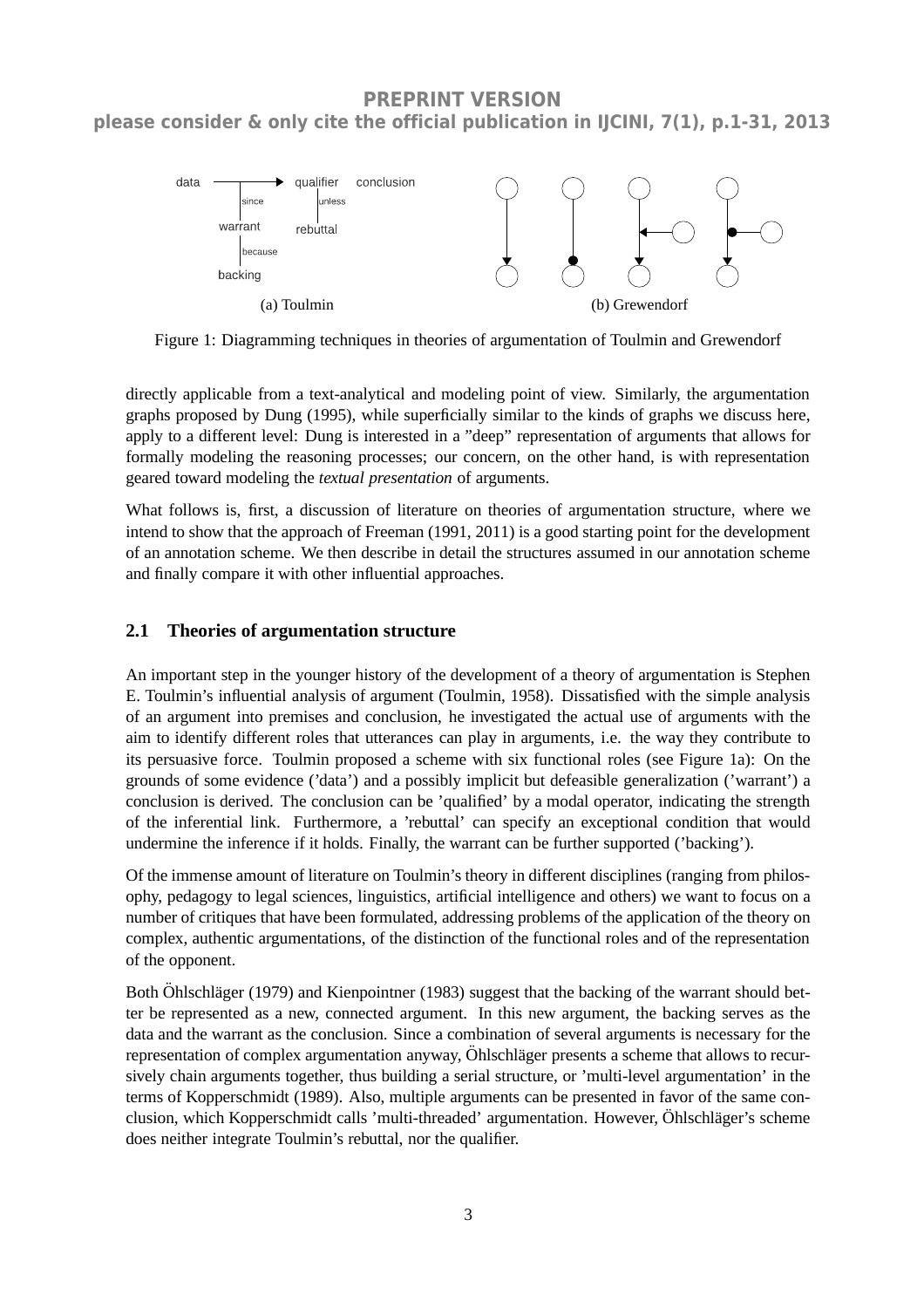

Figure 2: Freeman's representation of a rebuttal and counter-rebuttal and the corresponding dialectal exchange

Similarly, Klein (1980) argued for a recursively applicable argumentation scheme. Furthermore, he claimed that the distinction between Toulmin's data and warrant cannot always be drawn precisely. He proposed a representation of argument that can be conceived basically as a support tree, with the root node as the main claim and supporting arguments in the unfolding tree structure.

However, all of the schemes discussed so far lack a proper representation of the opponent. Due to its dialectical nature, an argument always refers to an explicitly mentioned or at least supposed opponent, as for instance in the rebutting of possible objections. Wunderlich (1980) thus interpreted Klein's support-tree as a 'decision'-tree, where the root node is the 'quaestio', i.e. the question to be decided on. From there, not only arguments *for* and but also *against* the decision unfold recursively. Since there can be pro and contra for every node in the tree, the opponents role is integral to this representation.

Grewendorf (1980) then offered a dialog-oriented diagram method that also demonstrates the origin of arguments: It is possible to distinguish between counterarguments that are brought up by the opponent as attack from those that the proponent himself presents in order to refute them. In addition, Grewendorf replaces the tree structure with a graph, so that nodes can participate in multiple support or attack relations. In the diagram, they are no longer attributes of nodes but represented with different arrows (see Figure 1b). Those with an arrowhead denote support, those with a circle an attack. Finally, Grewendorf makes the important move to allow support and attack not only for statements (nodes) but also (recursively) for support and attack relations. Hence it is in principle possible to also represent metacommunicative disputes. However, Grewendorf provides only a rough outline of his diagram method and no formal specification. One of the things missing is a specification for conditions of a node having multiple support by a series of nodes. As a consequence, authors who took up his proposal sometimes produced ambiguous graphs that are difficult to interpret (e.g., Adachi-Bähr 2006).

A detailed examination of Toulmin's theory has been presented by Freeman (1991), whose goal was to integrate Toulmin's ideas into the argument diagraming techniques of the informal logic tradition (see Beardsley (1950) and its refinement by Thomas (1974)). Recently, an updated but compatible version of the theory has been presented in (Freeman, 2011). If necessary, we will distinguish between both versions in the following discussion, but otherwise simply speak of Freeman's theory.

The central claim of Freeman's theory is that the so called macrostructure of arguments, i.e. the different ways in which premises and conclusions combine to form larger complexes, can be modeled as a hypothetical dialectical exchange between a proponent, who presents and defends claims, and a challenger, who critically questions them in a regimented fashion. Every move in such a *basic di-*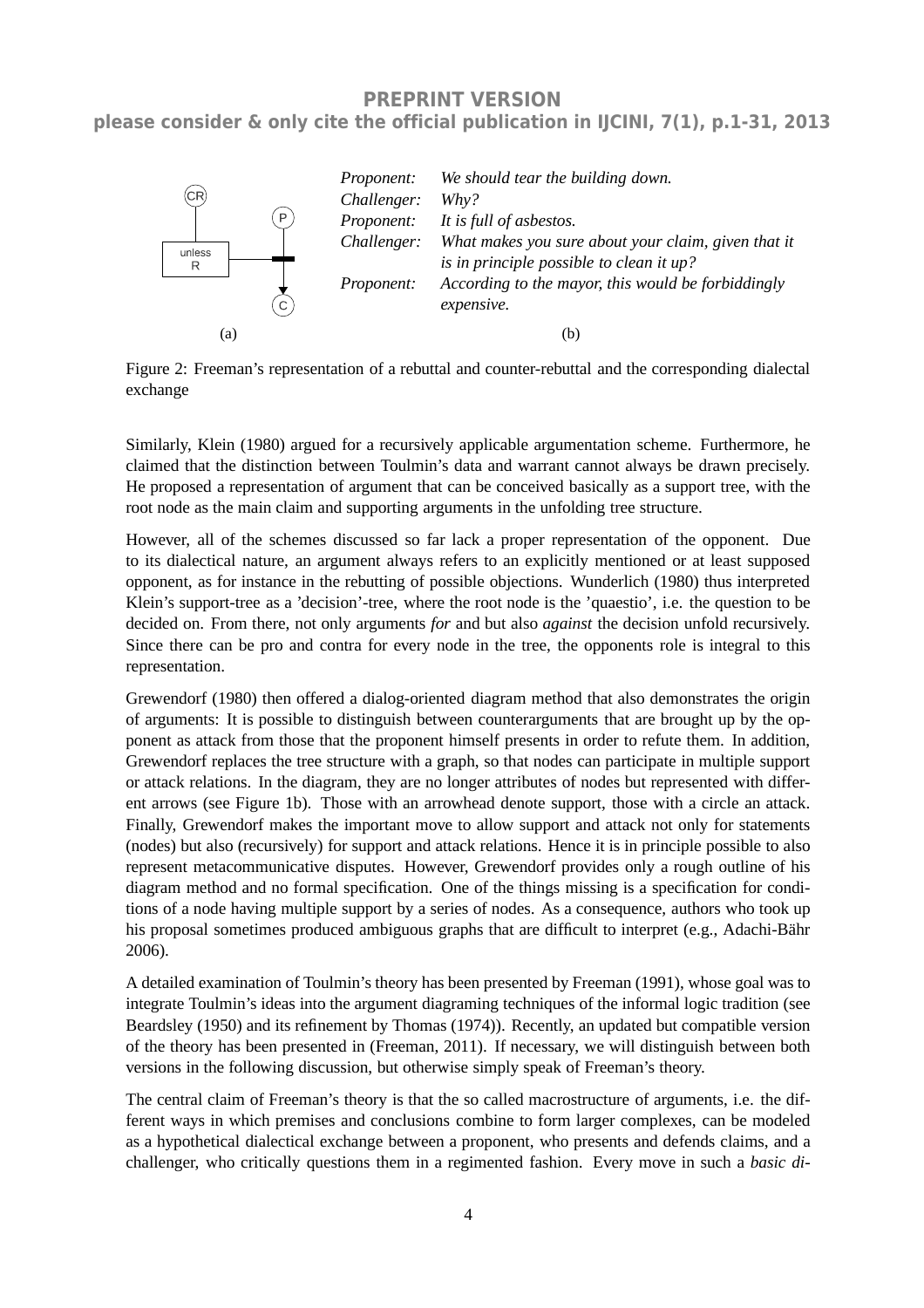### **please consider & only cite the official publication in IJCINI, 7(1), p.1-31, 2013**

*alectical situation* corresponds to a structural element in the argument diagram. The analysis of an argumentative text is thus conceived as finding the corresponding critical question of the challenger that is answered by a particular segment of the text. Freeman's theory thus makes an explanatory valuable connection between the focus on arguments *as process*, such as found in the study of dialectical dialogues in philosophy or in rhetorics, or even as a special form in judicial proceedings, and arguments *as product*, such as found in the study of persuasive text in radio or newspaper commentaries, in scientific writing or even advertising. The dialectical process serves as a model for the studied product. This orientation makes the theory accurately fitting our goal of argument structure recognition for authentic text.

Freeman presents critical questions a challenger would ask in a basic dialectical situation for the structural complexes typically assumed in the informal logic tradition: for serial, linked, convergent and divergent structures.<sup>1</sup> In his reception of Toulmin's theory, Freeman rejects the distinction between data and warrant: Although they are obviously discernible in arguments as process, he argues in an extensive discussion that the distinction is not applicable for arguments as product (see ch. 3 in both Freeman (1991, 2011)). Freeman thus assumes one category of premises subsuming both data and warrant. Also, the category of backing is dropped in favor of an analysis of serially connected arguments. The qualifier is integrated into Freeman's theory as a property of the inferential links between premises and conclusion.

Especially interesting for us is Freeman's integration of Toulmin's rebuttal. As described above, the *rebuttal* is an exception of the generalization presented as the warrant. It specifies a condition under that the claim would not hold. Typically, an author mentions a possible exception to preempt his critics and then in turn rebuts that anticipated objection, in Freeman's terms a *counter-rebuttal*. In the basic dialectical situation, the challenger asks a critical question with a possible objection, and thereby forces the proponent to defend his argument accordingly. A diagram featuring a simple sequence of claim, premise, rebuttal and counter-rebuttal and the corresponding hypothetical dialectical exchange is shown in Figure 2a. Additionally, Freeman (1991) allows the challenger to make his possible objection stronger by supporting it with further premises, which he terms "defended rebuttals". Although Freeman identifies different ways to attack and defend an argument, his use of the terms "rebuttal" and "counter-rebuttal" is rather general and corresponds to argumentative attack and counter-attack.

Freeman's diagramming technique is not perfect, though, especially for certain complex combinations of features: For some reason, Freeman lists all rebuttals of one argument in a single rebuttal-box. In order to relate the counter-rebuttals to their target, co-indexation is introduced instead of representing the relation by links in the diagram. Also, to represent a defended rebuttal that is countered by attacking its support, Freeman (1991, p. 199f) introduces further diagram features such as crossed-out boxes additionally containing the defeated rebuttal. These artificially increase the structural complexity, even though a more simple representation with links, analogous to the rebuttal, would be possible.

Another issue concerns the representation of the distinction between what Pollock (1995) calls *rebutting* and *undercutting defeaters* in defeasible reasoning. Even though Freeman makes equivalent distinctions, in acknowledging both the denial of the conclusion and the undercutting of its support (i.e. exceptional 'rebutting' in Toulmin's sense) as ways to attack an argument, or both denying the exception's holding and denying the exception's undercutting force as ways to counter an argument, these differences are not reflected in the argument diagram. Rebutting and undercutting attacks of the challenger are represented uniformly in Freeman's 'rebuttal'-box (although Freeman (2011, p. 23) lists them with different prefixes). Rebutting and undercutting counter-attacks of the proponent are

<sup>&</sup>lt;sup>1</sup>A more detailed description of those complexes follows in Section 2.2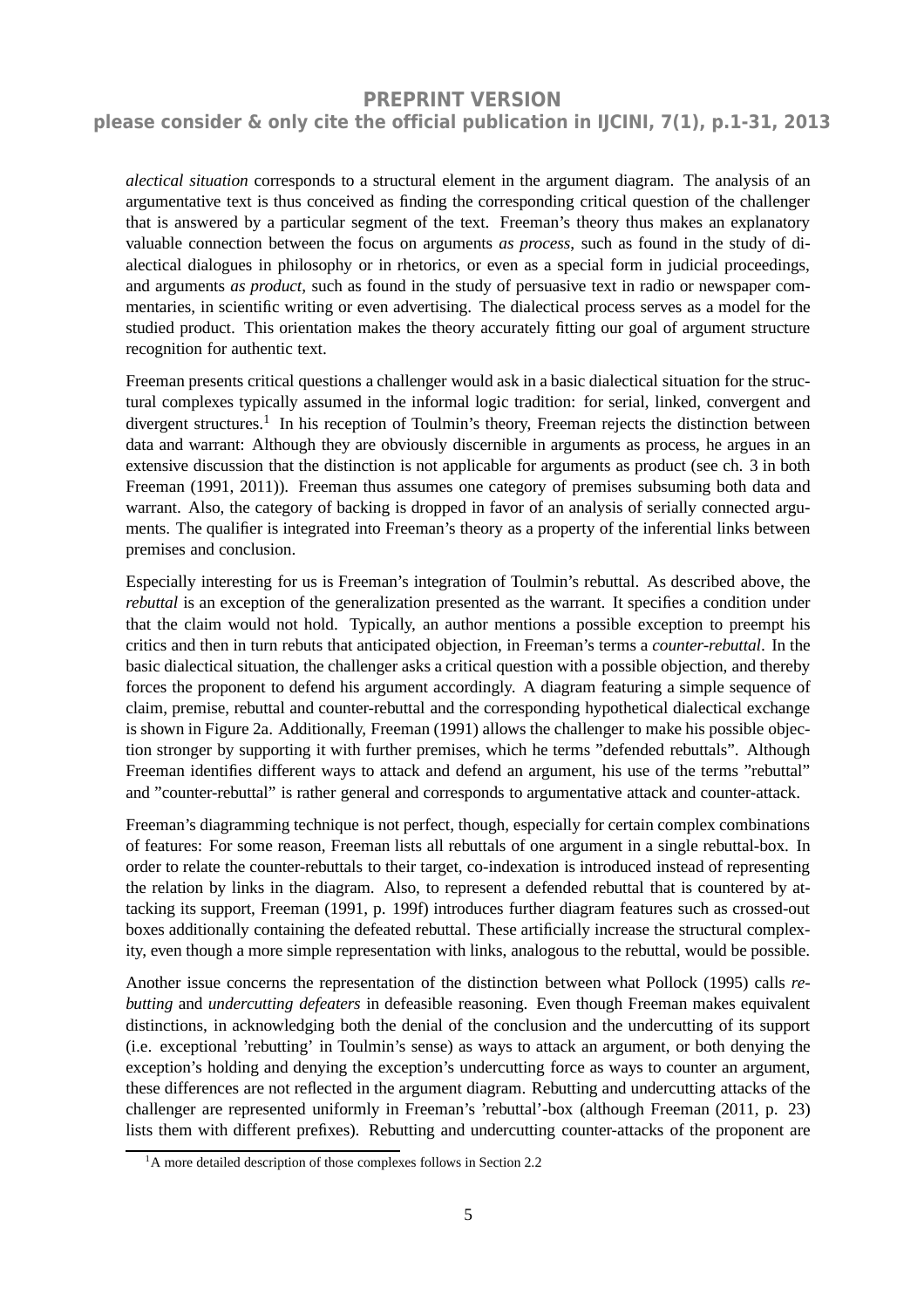### **please consider & only cite the official publication in IJCINI, 7(1), p.1-31, 2013**

represented uniformly as nodes attached to the 'rebuttal'-box. Only (Freeman, 2011, p. 57) chose to diagram undercutting counter-attacks in a new fashion in order to visualize the difference.

Finally, it is worth noting that Freeman now integrates uncountered attacks, or *counterconsiderations* in the terminology of Govier (1985) into his theory. Here, instead of rebutting or undercutting a possible objection, it is left uncommented because it is understood as being outbalanced by more weighty reasons in favor of the claim. While Freeman (1991, p. 173) argued that such counterconsiderations need not to be represented in argument structure, because they could be seen as rhetorical accessory, logically not effecting the case for the claim, they are now represented as a special 'even though' rebuttal in (Freeman, 2011, p. 29). This extension of the theory was in our view an advantageous move, as this argumentative strategy appears frequently in argumentative text and could not be adequately represented before. There are many more noteworthy features of Freeman's approach that are beyond the scope of this paper, as for instance the elaborate and ongoing discussion of the linked-convergent distinction or the representation of suppositions. However, this recapitulation of what is most relevant to our goals should be a sufficient basis for the following section.

Further theories are of interest, as for instance the classification of objections of Apothéloz et al. (1993) or of Walton (2011). We will discuss them in more detail in Section 2.3 in comparison with our synthesized scheme.

#### **2.2 A synthesized scheme**

We now present our proposal of an annotation scheme, on the basis of which we annotate argumentation structure. It follows Freeman's idea of using the moves of proponent and challenger in a basic dialectical situation as a model of the structure of argumentation in texts, but represents the rebutting/undercutting distinction and complex attack- and counter-attack constellations more elegantly.

#### **2.2.1 Basics**

We define an argument to consist of a non-empty set of premises supporting some conclusion. We thus use the term 'argument' not for premises, but for the complex of one or more premises put forward in favor of a claim. Premises and conclusions are propositions expressed in the text segments. We can graphically present an argument as an argument diagram, with propositions as nodes and the support relation as an arrow linking the premise nodes to the conclusion node. The most simple configuration of an argument would consist of two propositions, one conclusion that is supported by exactly one premise, as in this simple example: *[We should tear the building down.]*1 *[It is full of asbestos.]*2. The corresponding structure is shown in Figure 3a.

If an argument involves multiple premises that support the conclusion only if they are taken together, we have a *linked* structure in Freeman's terminology. On its own none of the linked premises would be able to support the conclusion. In the basic dialectical situation, a linked structure is induced by the challenger's question as to why a premise is relevant to the claim. The proponent then answers by presenting another premise explicating the connection. Building linked structure is thus to be conceived as completing an argument.<sup>2</sup> As an example, consider the following continuation of our

 ${}^{2}$ As discussed in Section 2.1, both Toulmin's data and warrants are represented as linked premises by Freeman. One might argue that data and warrant should not be linked according to this definition, for an argument might be fully functional without a premise corresponding to warrant. However, in this case the warrant would simply be implicitly assumed by the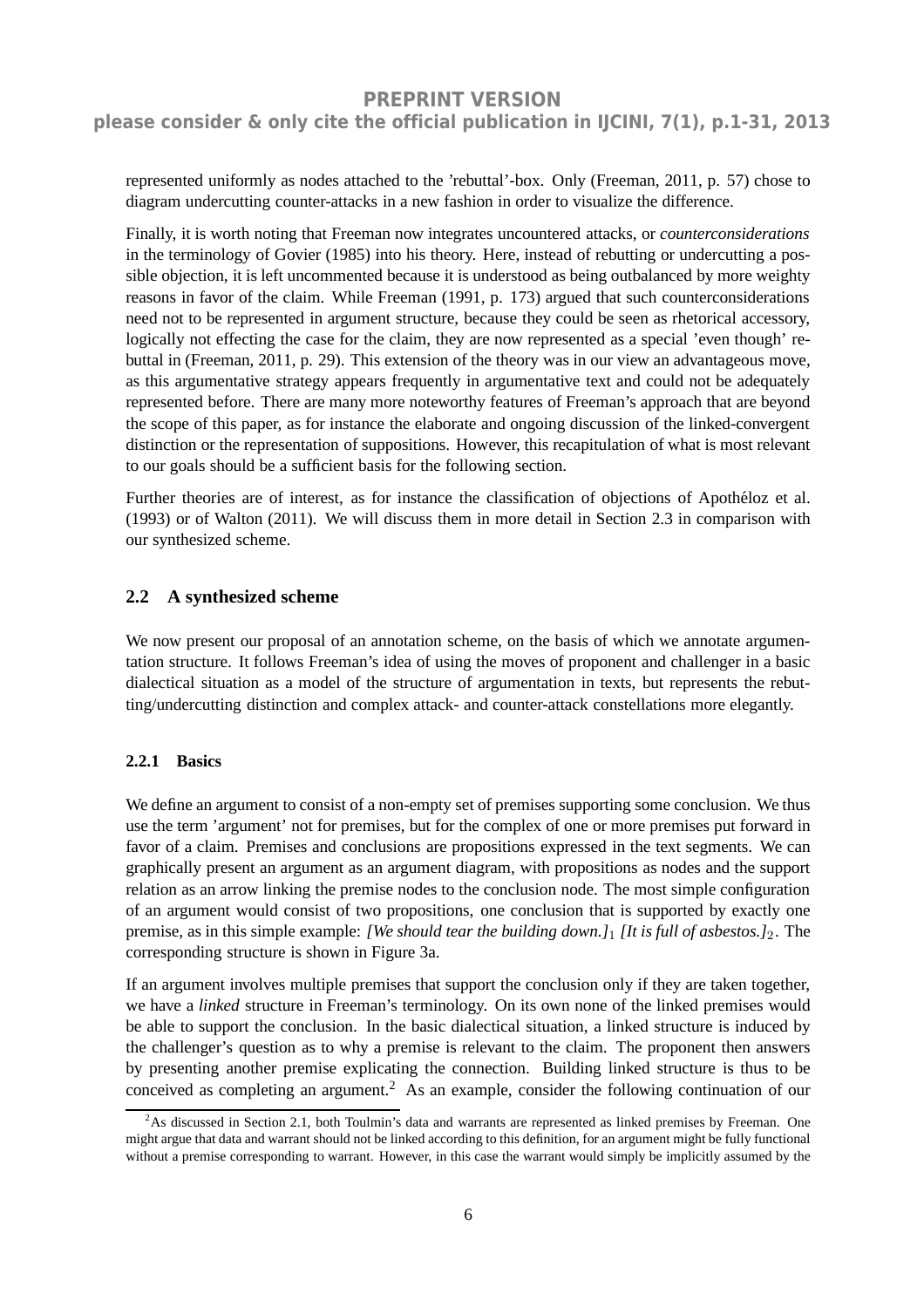

Figure 3: Basic support relations and complex formation

first example: *. . . [All buildings with hazardous materials should be demolished.]*3. Linked support is shown in the diagram by connecting the premises before they link to the conclusion, see Figure 3b.

When we speak of 'argumentation', we mean the structure that emerges when multiple arguments are related to each other and form larger complexes. The manner in which arguments combine to larger complexes can be generally described as either supporting, attacking or counter-attacking. In the following subsections we will describe each of them.

#### **2.2.2 Support**

There are different ways to provide further support to the conclusion. One is to bring up a separate argument for the same conclusion, the other is to further develop the argument already given.

Let us start with the strategy where the author puts forward a separate, new argument for the same conclusion. For instance, consider this continuation of the original example: *. . . [Also, people in the neighborhood have always hated it.]*3. Both arguments stand for themselves and each of them could be put forward by the author without the other. Both arguments are independent from another in the sense that the supporting force of one argument would not be impaired if the supporting force of the other is undercut.<sup>3</sup> On the dialectical level, the challenger asks: "Can you give me an additional argument for that conclusion?" and the proponent answers by offering a new argument accordingly. We call this structure *multiple* support, in order to prevent confusion with Freeman's convergent structure. In our case, we could say there are two *arguments* converging on the same conclusion. In contrast, what Freeman identifies as convergent structures are two *reasons* converging in one and the same argument. A discussion of that difference can be found in (Freeman, 2011, ch. 5). Bringing forward a new argument for the same conclusion is graphically represented as a separate arrow linking the premises of the new argument to the common conclusion, as in Figure 3c.

Another way to provide further support to the conclusion is to further develop the argument already given, by supporting one of the argument's premises. This would be the case if our original example would continue as follows: ... *[The commission reported a significant contamination.]*<sub>3</sub>. The author presents a new argument to convince the reader of the acceptability of a premise. By directly supporting the premise, he is indirectly giving support to the conclusion. The role of the supported text segment is then twofold, on the one hand serving as a premise in the original argument, on the other serving as the conclusion of the following argument. On the dialectical level the challenger

author. Since we aim to describe the author-relative argument as product, we postpone the issue of representing implicit premises for now. See also the discussion in Section 2.3.

 $3H$ owever, the arguments are not required to be independent in the sense of premise acceptability: If both arguments share a premise or have semantically interconnected premises, it may turn out that evaluating a premise in one argument as unacceptable also renders one in the other unacceptable.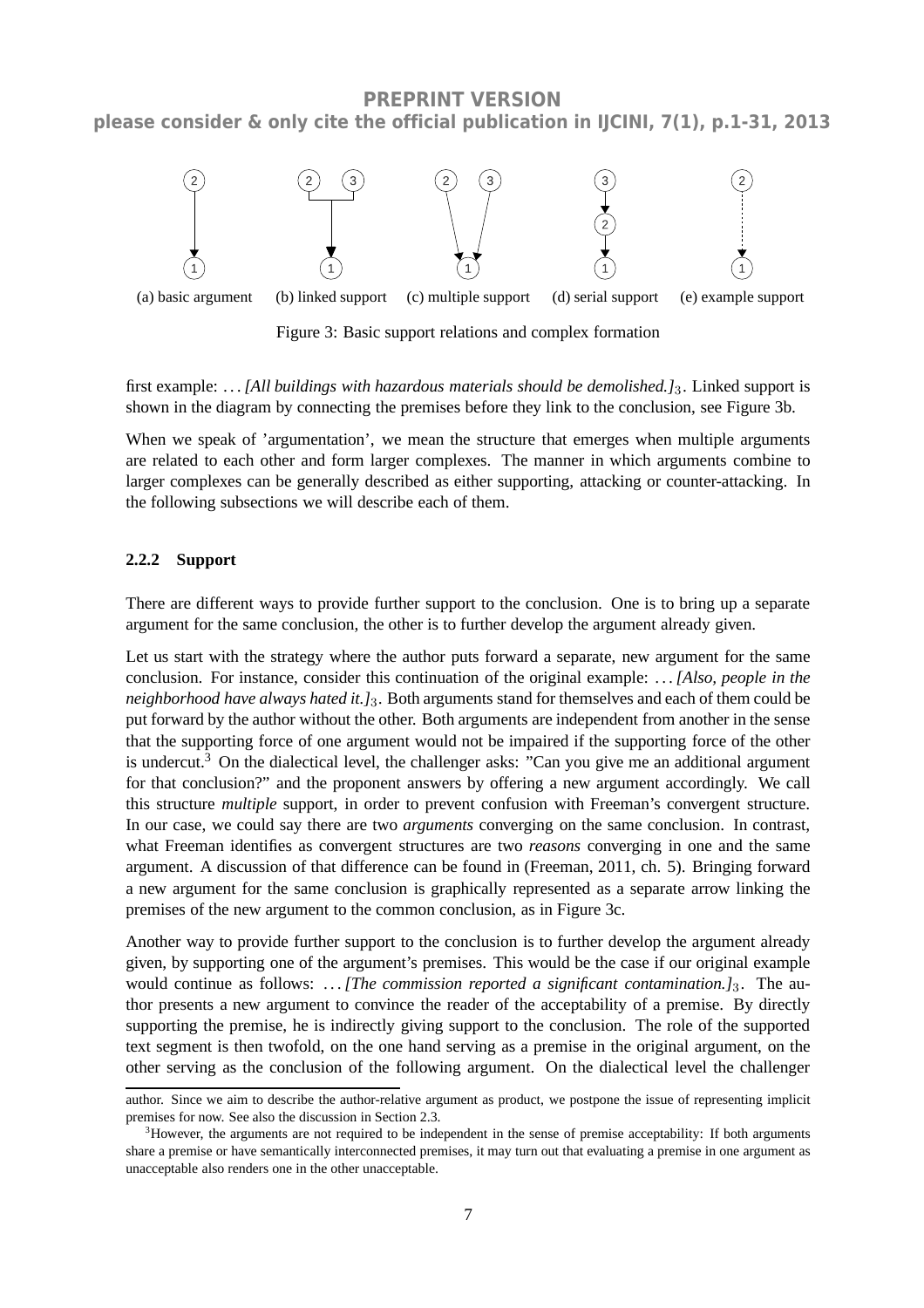

Figure 4: Challenger's attacks of the proponent's argument.

asks: "Why should I accept that premise?" and the proponent answers by offering a new argument accordingly. Following the terminology of Freeman and others, we call the resulting structure *serial*. Such serial structure is straightforwardly presented in the argument diagram by a new arrow linking the premises of the new argument to their conclusion, which is one of the premises of the original argument (see Figure 3d).

A special form of lending support to a claim is that of giving *example*s. If the author claimed a generalization, he can provide evidence that it proved to apply correctly at least in the given example. Consider the following example: *[A citizens' initiative can force the mayor to tear the building down.]*1 *[In Munich such a group forced the local authorities to tear down an old office building!]*2. Those arguments are based on inductive reasoning. Since Freeman represents inductive reasoning as convergent premises, there is no special type of question for the challenger in his conception. To make this more fine-grained distinction, it is reasonable to assume the challenger would simply be asking: "Do you have an(other) example?" As with all supporting arguments, we represent the example arguments with an acute arrowhead, though with a dashed instead of a solid line; see Figure 3e.

#### **2.2.3 Attacks**

Now that we have presented the different ways to support an argument, we focus on ways to attack it. One is to present an argument against the conclusion irrespective of the support for it; the other is to attack the cogency of the given argument by attacking its premises or by diminishing their supporting force. Both of these strategies can be used by the challenger to attack the proponent's arguments and by the proponent to counter the challenger's attacks. In the argument diagram, attacks will be indicated by solid arrows with a round arrowhead. Furthermore, we think it is useful to be able to clearly distinguish between the challenger's and the proponent's attacks. Thus, in allusion to Freeman's rebuttal box, segments corresponding to attacks of the challenger will be represented as box nodes, while those corresponding to counter-attacks of the proponent as circle nodes. We now describe attacks of the challenger, and consider the proponent's counter-attacks in the section 2.2.4.

Let us start with the strategy to provide a new argument against the conclusion. For instance, let our original example be continued with the following statement: *. . . [On the other hand, many people liked the view from the roof.]*3. The author anticipates that there are premises supporting the negation of the conclusion. In accordance with Pollock and Freeman, we call this type of attacking argument *rebutters* directed against the conclusion. As mentioned in Section 2.1, Freeman does distinguish between rebutting and undercutting attacks by the challenger. However, he still represents both by the same structure in the argument diagram and does not present a challenger's question specific to rebutting attacks. Since we want to represent this distinction structurally, the corresponding challenger's question would be: "What makes you sure about your claim in the light of the following counterev-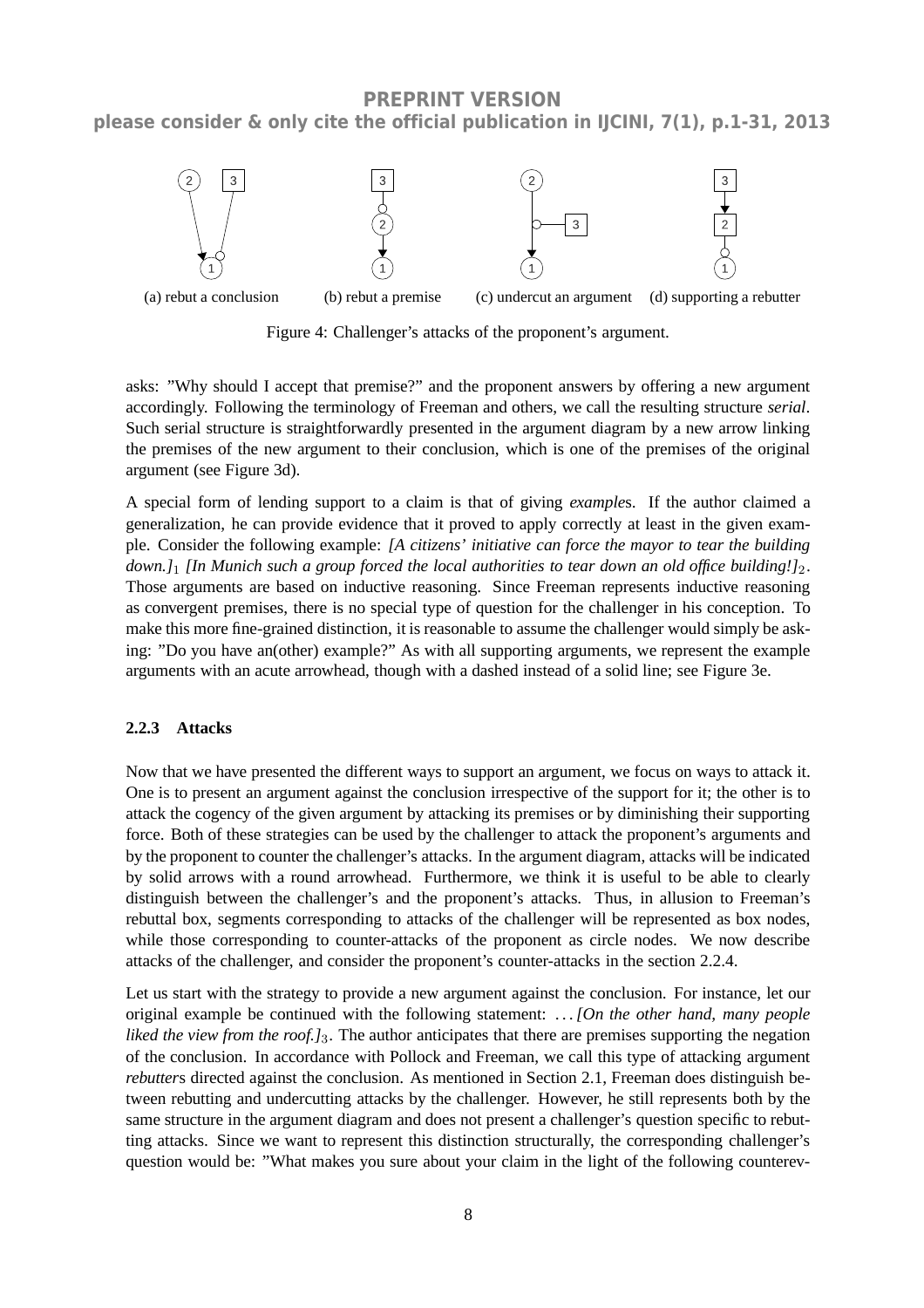### **please consider & only cite the official publication in IJCINI, 7(1), p.1-31, 2013**

idence?" Such rebutters are depicted in the argument diagram as arrows with round arrowhead from the challenger's premise to the proponent's conclusion. An example is shown in Figure 4a.

Instead of rebutting the conclusion, the challenger could also attack the given argument by rebutting one of its premises. As an example, consider this alternative continuation: *. . . [Yet, nobody really made a precise assessment of the degree of contamination.]*3. Technically, this is not a new structure: Whether the attacked claim serves as a premise or as a conclusion in some argument is irrelevant for its being rebutted. However, this can be seen as a different strategy. By rebutting the argument's premises, the challenger argues against the argument's cogency. For a corresponding argument diagram see Figure 4b.

Another way to attack the arguments cogency is by questioning the supporting force of the premises for the conclusion. On the text level, the author is anticipating a possible exception (to an implicit or explicitly state rule) that could defeat his argument if it would hold. For instance, see the following continuation: *. . . [The building might be cleaned up, though.]*3. On the dialectical level, the challenger argues for the invalidity of the inferential step from premises to conclusion by pointing to a possible exception. In doing so, he is neither rebutting the premise nor the conclusion, but restricting the applicability of the argument. The challenger's question presented by Freeman is: "Why do your premises make you so sure in light of the following condition?" With Pollock and Freeman, we call this type of attacking arguments *undercutters*. They are represented diagrammatically as arrows with round arrowhead directed to the body of the arrow representing the attacked support relation. Figure 4c shows an example.

Rebutting and undercutting attacks can sometimes be hard to distinguish on the challenger side: Is the given segment to be understood as an exception of the inferential move from premises to conclusion, or as an argument in favor of the conclusion's negation? A convenient way to tell them apart is to focus on the attacker's commitment to the conclusion. If the attacker claims that the negation of the conclusion actually holds, this is a clean indicator for a rebutting attack. However, the challenger is not allowed to assert a proposition in the basic dialectical situation. His role is defined very restrictively as that of a constructive partner testing the proponent's argumentation by asking critical questions. His goal is to wrench the best possible argument for the main claim from the proponent. He will thus never argue out of his own interest to convince the proponent of some claim. Consequently, he can neither claim that the negation of the conclusion holds, nor that some exception holds. He can only present *possible* arguments in favor of the conclusion's negation or *possible* exceptions to some inference from premises to conclusion, in order to provoke a corresponding reaction of the proponent. Nevertheless, we are hopeful that annotators will be able to discriminate between both cases, for undercutters must be semantically related to the premise in some way, contrary to rebutters. A possible test would then be to see how felicitous the attack is if the premise turns out to be false, is suspended, or is omitted. The rebutter will presumably be unaffected, while an exception without inference seems questionable.

Freeman (1991) permits the challenger to provide support to his attacks and so do we. As an example take the following segments: *[We should tear the building down.]*1 *[On the other hand, many people liked the view from the roof.]*2 *[On weekends in summer, the roof is usually crowded with sunset partygoers.]*3. On the text level this means that the author not only has the chance to present an anticipated argument against his conclusion or an anticipated exception to his argument, but also to strengthen it by explaining why it is worth taking this objection into account. All sorts of supporting relations described in the previous subsection are available for that purpose. Dialectically, this support of an attack is modeled by a temporal role switch between challenger and proponent. In our argument diagrams these temporal role switches are already resolved, so that all supporting and attacking argu-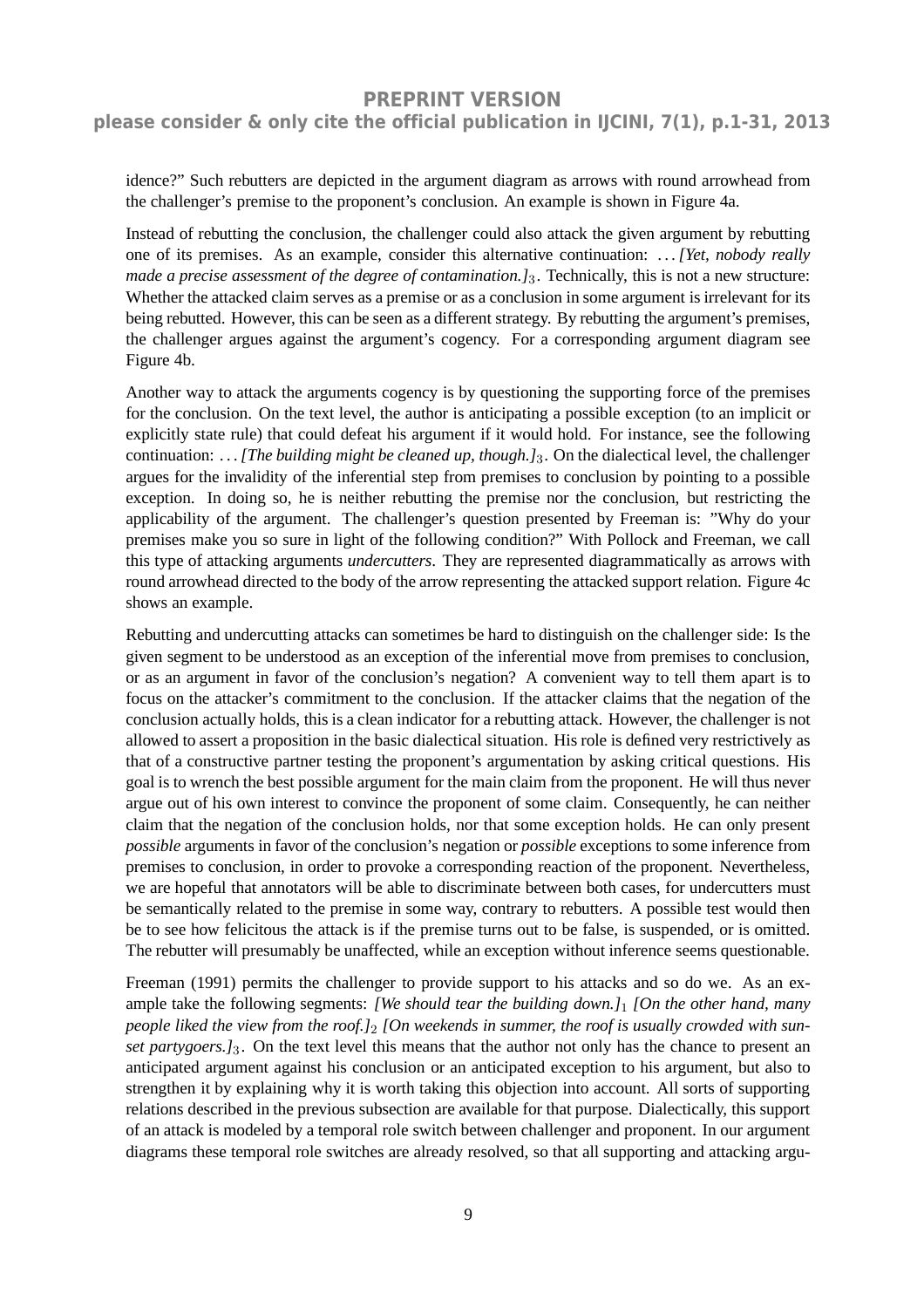**PREPRINT VERSION please consider & only cite the official publication in IJCINI, 7(1), p.1-31, 2013**



Figure 5: Proponent's counter-attacks of the challenger's attack.

ments are related to proponent and challenger according to the main claim. An example is shown in Figure 4d, where a rebutting argument is supported by an additional premise.

#### **2.2.4 Counter-Attacks**

How can the proponent answer to these challenges? Which possibilities are available to the author to counter the anticipated attacks? Freeman identified several ways to defend an argument. We will present what we regard as the most important ones and then discuss an additional possibility.

One straightforward way to counter an attack is to rebut it. Depending on the type of attack to counter, we can distinguish two cases: If the attack itself was a rebutter, then the counter-rebutter is an argument for the negation of the rebutter, i.e. the author is for some reason denying the anticipated argument against his original claim. For instance in: *[We should tear the building down,]*1 *[even though it's supposed to be some touristic attraction.]*2 *[But, I've never seen any visitor groups there!]*3. For the corresponding structure see Figure 5a. If the attack itself was an undercutter, then the counterrebutter is an argument for the negation of the undercutter, i.e. the author is denying that the exception holds. This is the case in the following continuation of our original example: *. . . [Some new scientific study reportedly considers asbestos harmless,]*3 *[but that is probably only a hoax.]*4 It may be that the exception would undercut his argument if it were true, but it is not. An example diagram is shown in Figure 5b.

An attack can also be countered by undercutting it. Again, this depends on the type of attack to counter: Undercutting a rebutter means to present an exception to the argument for the negated conclusion. The author not only shows that the anticipated argument against his claim needs to be restricted, but also that the argument is irrelevant for his claim, because the exception holds. An example would be: *[We should tear the building down,]*1 *[even though it's supposed to be some touristic attraction.]*2 *[They'll surely build something more attractive on the site.]*3. Figure 5c illustrates this structure. Undercutting an undercutter correspondingly means to present an exception to an exception. The author does not even need to address whether the anticipated exception to his argument holds or not, because he can show that the anticipated exception itself is rendered irrelevant due to an exception. This constellation is shown in Figure 5d. For instance, consider the following continuation of the example introduced at the beginning of this subsection: *. . . [In principle it is possible to clean it up,]*3 *[but according to the mayor that would be forbiddingly expensive.]*4.

While distinguishing rebutters from undercutters seemed possible, though not trivial for the challenger's attacks, we expect it to be an easier task for the proponent's counter-attacks. Since the basic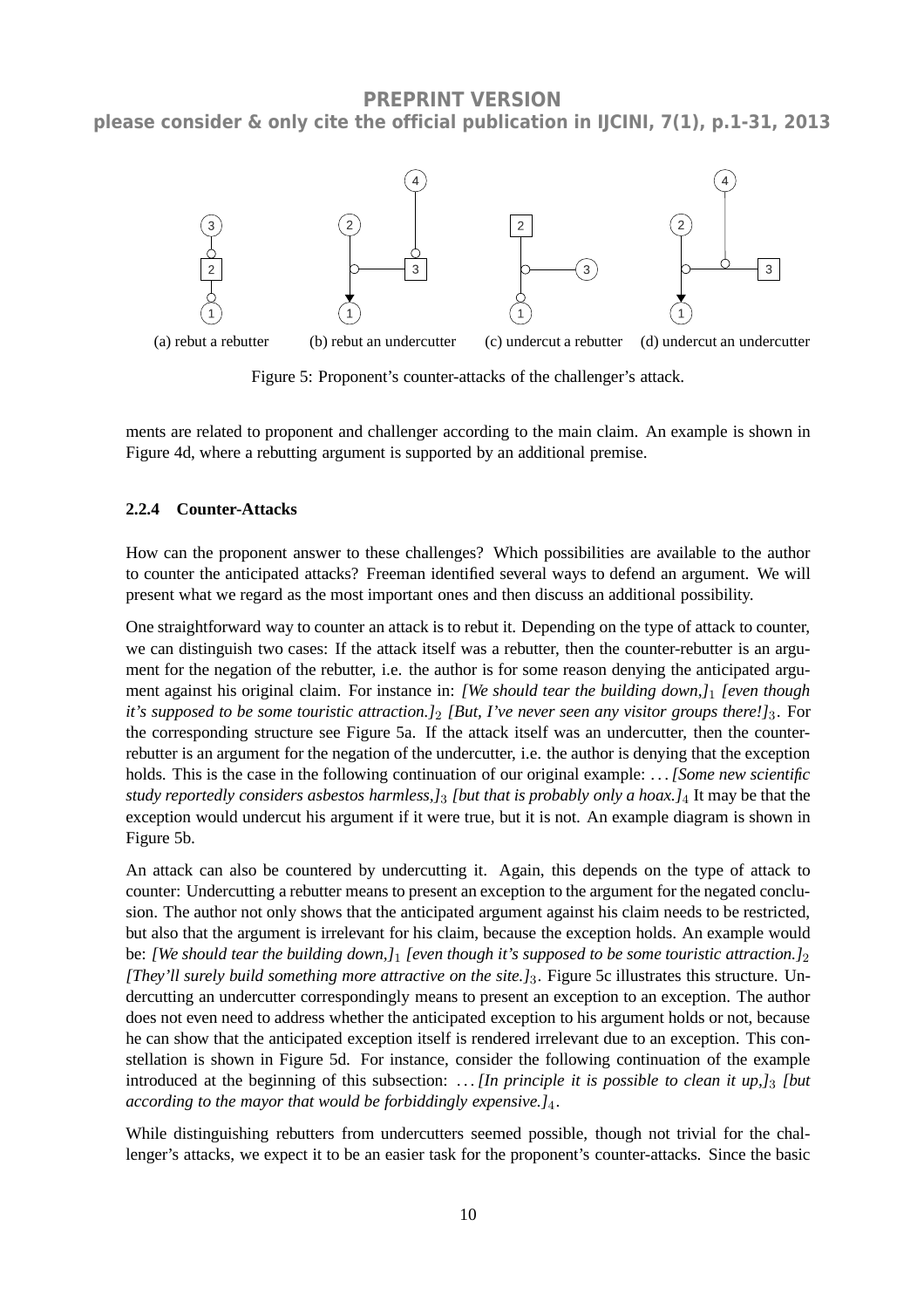**PREPRINT VERSION please consider & only cite the official publication in IJCINI, 7(1), p.1-31, 2013**







Figure 7: Supplemental features

dialectical situation does only forbid the challenger to assert, but not the proponent, it is likely that strong linguistic signals are found when (in rebutting) the negation of the target is actually claimed or when (in undercutting) the exception is actually claimed to be holding.

Given that the challenger provided support for his objection by additional arguments, another strategy to counter his objection is in attacking those supporting arguments. In this case, the proponent is arguing against the cogency of the argument in favor of the objection and thus diminishing its strength. The argument can be attacked either by undercutting the support of the premise for the objection (as shown if Figure 6b) or by rebutting the premise in favor of the objection (Figure 6a). For the sake of brevity we will not present further full examples. The interested reader is invited to extend the given examples accordingly.

The last possibility to react to an attack is to leave it uncountered. At first glance this seems counterproductive to the author's goal to convince the reader of his main claim. However, this appears frequently in commentary text. By leaving a rebutter uncountered, the author assumes that the arguments presented in favor of the claim will outbalance the arguments against the claim, either because the rebutting attack is conceived to be of only minor strength, or because the pro arguments are seen as especially important. This had been discussed under the term *counterconsiderations* in Section 2.1. Since the observation that a rebutter is for some reason not countered, can only be made retrospectively, no additional structure is required to represent counterconsiderations in our scheme. This is trivially shown in Figure 6c, where a rebutting attack is simply followed by premises directly and indirectly supporting the main claim, leaving the rebutter uncountered.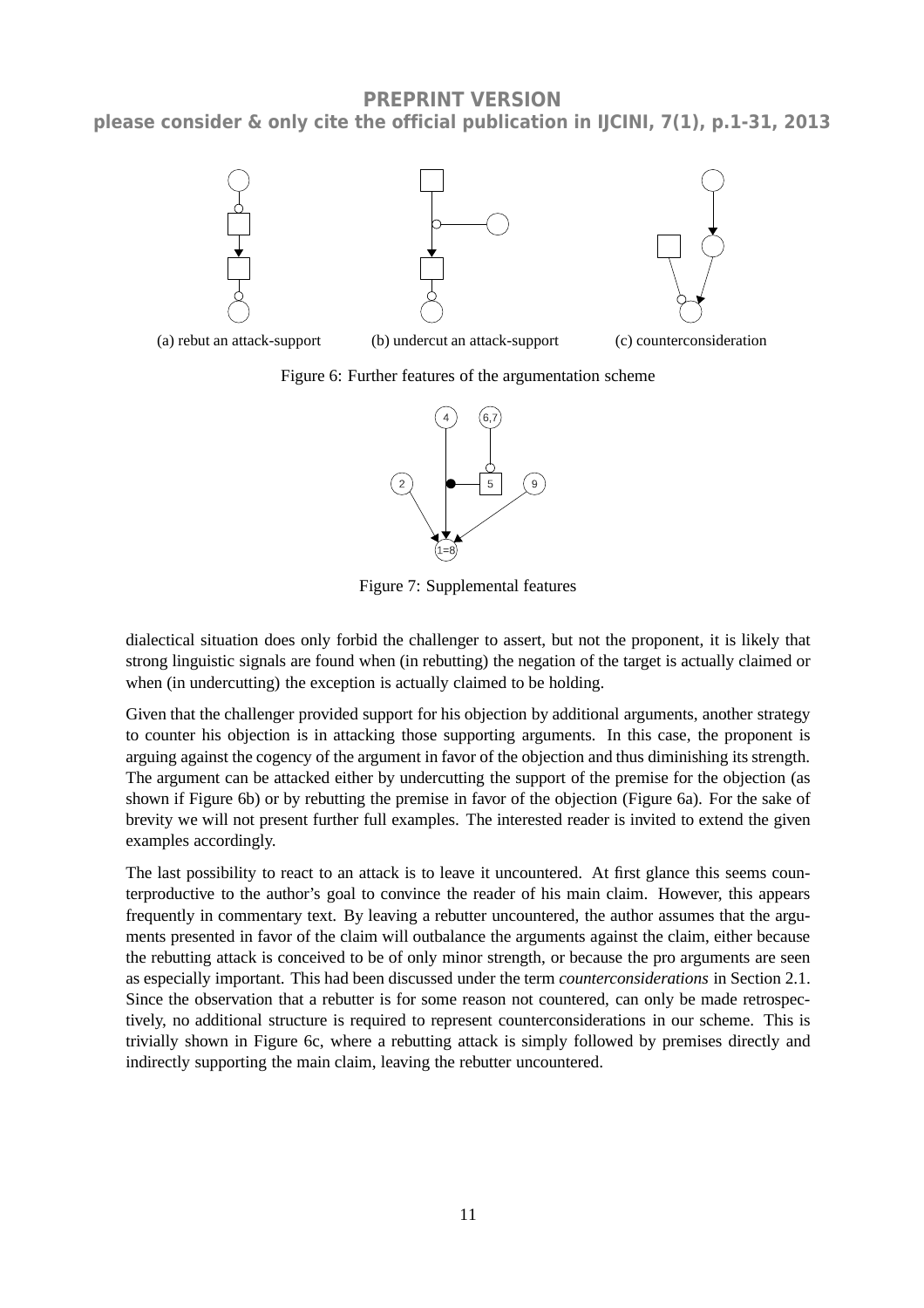**please consider & only cite the official publication in IJCINI, 7(1), p.1-31, 2013**

#### **2.2.5 Extensions: applying the scheme to authentic text**

So far, we have presented the 'pure' scheme, arguing from the need to represent abstract configurations of argument. When it comes to annotating authentic text, a few extensions are in order. For one thing, we frequently find that an author, when presenting an anticipated attack, may or may not signal that he regards this attack as *insufficient*. This evaluation can be done on two different grounds: On the one hand he can mark an attack as insufficient, because he attributes only little strength to it in the first place (as for instance in counterconsiderations). On the other hand, he could mark it insufficient in advance, because he will (from his point of view successfully) counter it in his later argumentation. Notice that in absence of a signal of insufficiency we cannot assume that the author regards the argument to be sufficient. Since the presence of such a signal is a valuable feature in the study of the principles of argument presentation, we highlight those attacks marked as insufficient by the author with a filled arrowhead.

Another important issue concerns the role of segmentation. The argumentation scheme presented above applies to a text that is already segmented into elementary units. While argumentation theories often assume a clean extracted list of the arguments found in a real text, a practical, segment-based annotation has to cope with the linguistic style of the author and the peculiarities of the segmentation process. We propose three operations that enable the annotator to handle some typical problems: The *glue* operation combines multiple adjacent segments into one argumentative unit, if the segment can be understood as one proposition. Consider the following three segments as an example: *The building is contaminated with asbestos. In every single corner. From the first to the last floor!*. We depict these in the argument diagram as one single node with a comma-separated list of the involved segments. Also, we sometimes find *restatements*, usually of the main claim in the argument. Therefore, if two (typically non-adjacent) segments appear to express the same proposition, both segments can be represented as one node with an equation of the involved segments. Finally, the *skip* operation allows the annotator to skip text segments that serve no argumentative purpose but contain, for example, only text-organizational material or background information.

As an illustration of those extensions see Figure 7, that shows the diagram of an imaginary text consisting of nine segments. The first represents the main claim, and a simple argument follows. The third segment has been skipped, because it served no argumentative purpose. Another argument follows and is undercut by the fifth segment. However, the author regards this undercutting attack as insufficient, because he rebuts it in the following two glued segments. The eighth segment is a restatement of the main claim, followed by a last supporting argument.

#### **2.3 Comparisons with other classifications of argumentative opposition**

Now that we introduced the various ways of attacking and countering attacks in our annotation scheme, we want to compare it to other classifications of objections found in the literature.

The first study that we consider here is that of Apothéloz et al. (1993), who investigate different strategies of objection in argumentation. Even though no formal notation of argumentation is provided, they aim to formalize the proposed operations of objection. Their approach shares some general assumptions with Freeman's theory: They acknowledge the necessity of anticipating disagreement or possible objections in monologue argumentation. Furthermore, the difference between arguments as product and arguments as process ('as operation' in their terminology) is reflected as well as the need to reconstruct the process in order to analyze the product (even though they do not propose an explicit model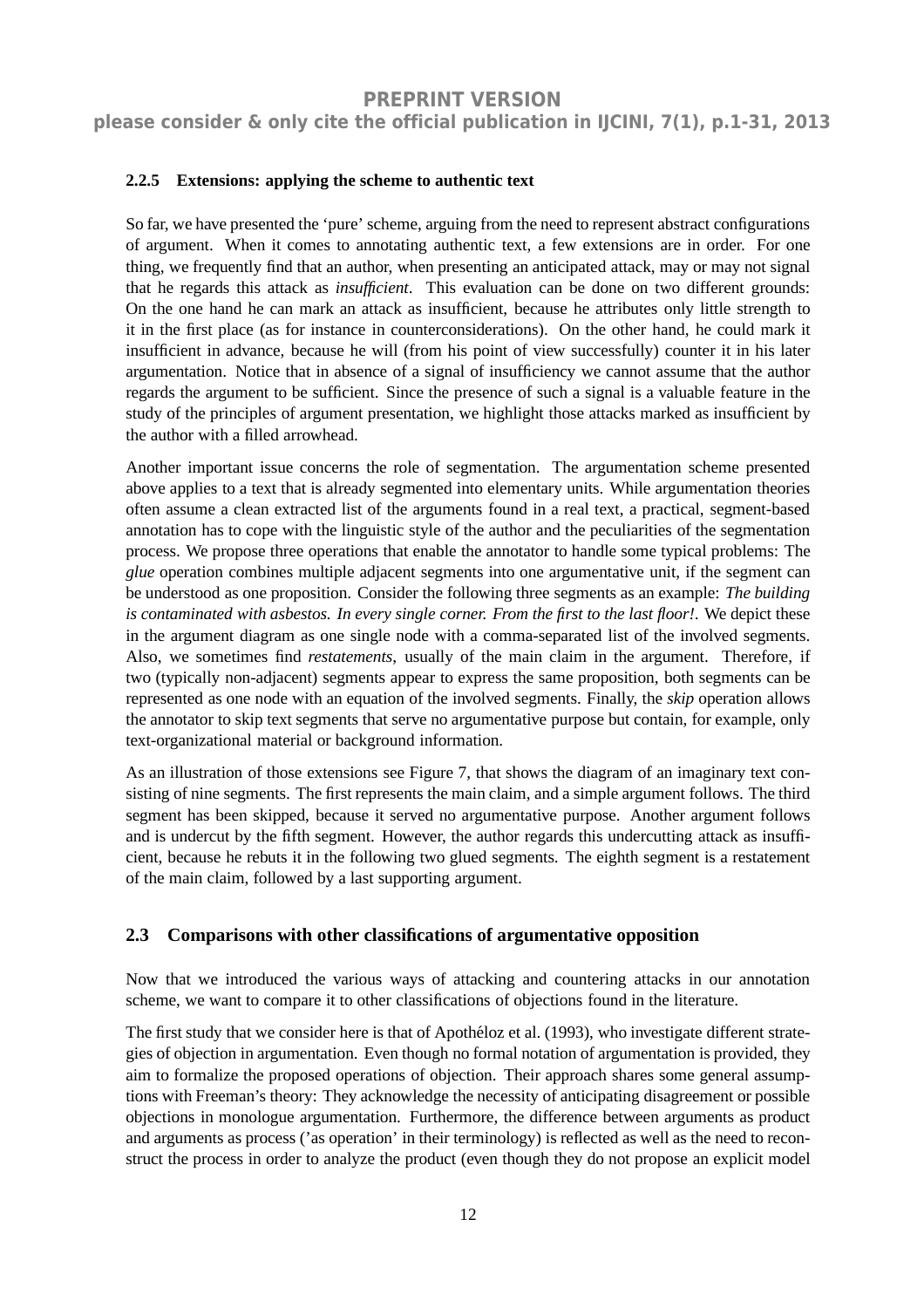**please consider & only cite the official publication in IJCINI, 7(1), p.1-31, 2013**

of this relation as Freeman does with the basic dialectical situation).

Their approach first distinguishes between two sorts of negative argumentation: that on the general discourse level (as in claims of misunderstanding or acts of discrediting the speaker), and counterargumentations that attack reasons on a more factual level. Those counter-argumentations are then divided into four subcategories that attack different aspects of the stated reason: (i) its plausibility, (ii) its completeness, (iii) its relevance, and (iv) its argumentative orientation. They provide the following examples for those types of attacks:

- (i) 1. Mary was in a very bad mood.
	- 2. She didn't smile all evening.
	- 3. Mary? She didn't stop laughing.
- (ii) 1. You should buy the same car as Peter.
	- 2. It is extremely comfortable.
	- 3. It is much too expensive for me.
- (iii) 1. I am not going to take the exam.
	- 2. I didn't prepare for all the questions.
	- 3. Just because you didn't prepare all the questions is no reason not to take the exam.
- (iv) 1. "A World Apart" is not a very good film.
	- 2. It doesn't teach us anything new about apartheid.
	- 3. That's precisely what makes it good.

To us, (i) seems equivalent to rebutting a premise (see Figure 4b). The distinction between completeness and relevance, however, seems difficult. Recall that in Freeman's linked structures, an argument is made more complete by providing another reason that makes the relevance of the first argument to the conclusion clear (see Section 2.2.1). The difference to Apothéloz et al. might be that in case of objections to completeness, the opponent already has some relevant reason in mind that was not considered in the proponent's argument; while for objections to relevance, the opponent has not yet understood the relevance of the proponent's premise to the conclusion. Both cases can be represented with our scheme: (ii) in general is equivalent either to undercutting the inference (as exemplified in Figure 4c) or to rebutting the premise (see Figure 4a), depending on the semantic relation between the attacking segment and the premise. In this particular example, since being availability of funds is a necessary precondition of buying, it appears to be an undercutter. In (iii) no reason is yet put forward by the opponent as to why the conclusion does not follow from the premise. According to our experience, it is quite unlikely that an author of a persuasive text would leave such a rejection without reason, especially for an anticipated rejection. If he continues to provide a reason, it would need to be integrated as usual, parallel to the case in (ii). Otherwise, if we allow rejections without reason, an 'empty' undercutter (i.e. without reference to a text segment) could straightforwardly represent the structure. Finally, objections to the argumentative orientation are an interesting special case, where one side uses a reason provided by the other side for their own ends, and thus claims an opposite orientation. Since our scheme represents claims of the proponent differently to those of the opponent (circle vs. box nodes), recurrence of the same proposition for another argumentative role is a convenient way of representation, as shown in Figure 8.

The other theory we want to compare our annotation scheme with, is the theory of argumentation schemes, which has been used extensively for the analysis of argumentative text. Here, arguments are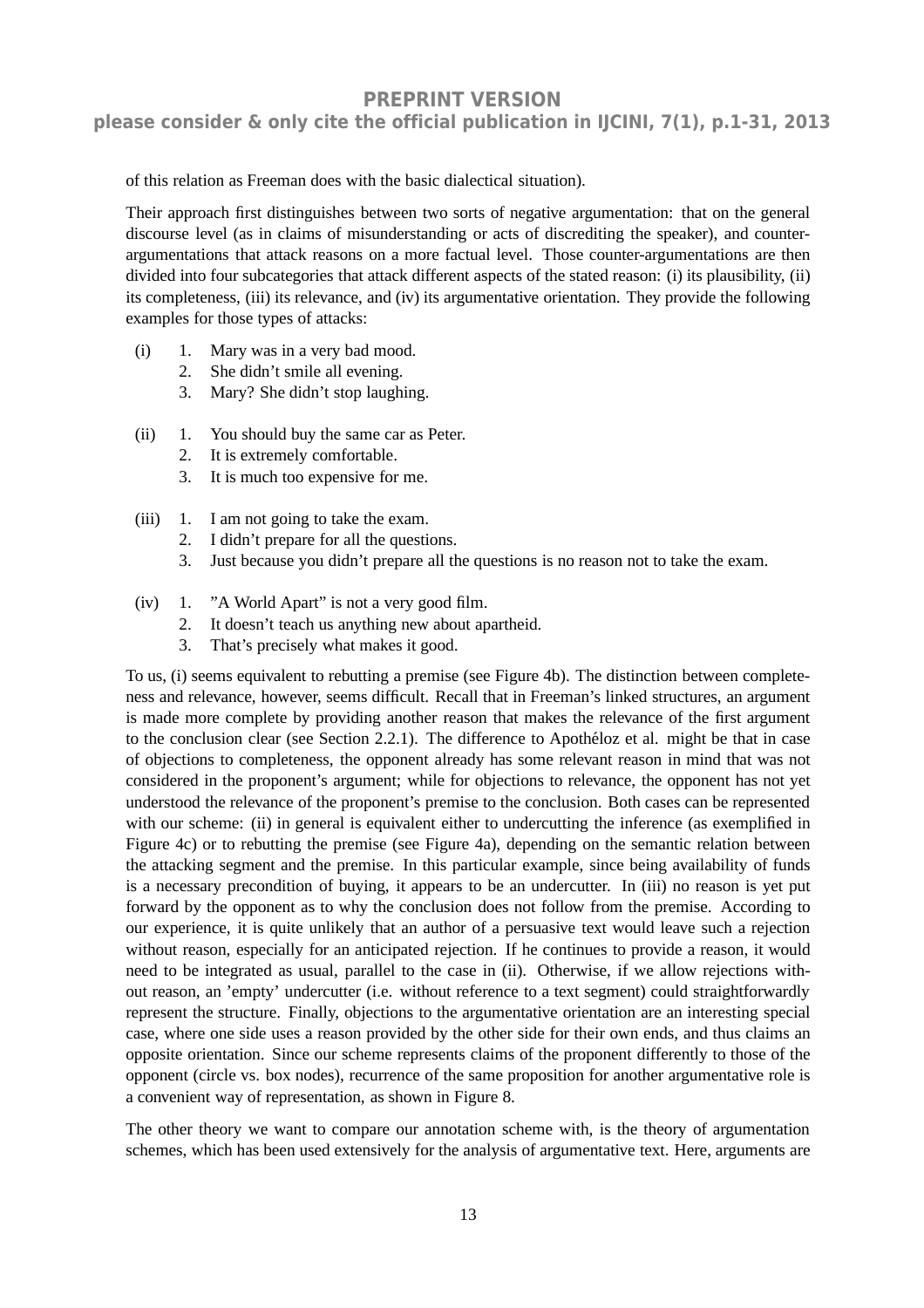

Figure 8: Recurrence of a proposition in objections concerning argumentative orientation

understood as instances of abstract argumentation schemes and a large and detailed catalogue of those schemes is provided. Each scheme specifies the required premises, the assumptions implicitly holding (unless they are questioned), and the exceptions that may undercut the argument. Every premise, assumption or exception corresponds to a critical question specific to the argumentation scheme. The theory is integrated as a diagramming technique in argument visualization tools such as Carneades (Gordon, 2010). Since our annotation scheme for argumentation shares a significant amount of the structural possibilities with Walton's argumentation schemes, it is reasonable to motivate why we chose not to use this theory as the basis for our annotation efforts.

Walton (2011) presented an analysis of objections that is similar to our proposal here. All premises in one argument are understood as being linked. Serial arguments and multiple arguments are basic complexes. What we understand as examples are in Walton's theory premises of a specific argumentation scheme. Rebutting attacks are expressed as arguments of opposite polarity. Undercutting attacks are expressed by claiming exceptions. Those attacks can be supported or rebutted again. However, one constellation that (at least technically) does not directly translate into argumentation scheme diagrams is the undercutting of an undercutter. In the argumentation schemes theory, exceptions are treated as a specific kind of premise and are thus part of the argument. An argument is undercut by giving evidence to show that the exception applies. While it is possible to undercut the argument presenting evidence for the exception, there seems to be no way to undercut the exception itself. This restriction may be intended by Walton though, since exceptions are licensed by the argumentation scheme: If there were an exception to the exception, then either the argumentation scheme was flawed, or wrongfully applied to the text.

This points to the obvious and more fundamental difference: Our annotation scheme is not based on argumentation schemes. We focus on the initial distinction between supporting, attacking and counter-attacking arguments and assume the structures needed to describe authentic argumentative texts in these general terms. This does not mean that a more fine-grained analysis of the involved arguments and the representation of implicit premises necessary to this end, as it is presented in the theory of argumentation schemes, is out of the question. On the contrary, our analyses might serve as starting point for a deeper analysis of argumentation.

Finally, it is important to be aware of the different aims. Our analysis is intended as a general, descriptive basis for corpus-linguistic studies and ultimately for computational applications such as argument mining. While argumentation as a process serves as a model for us, argumentation as product is the main focal point of our endeavour. Research around the theory of argumentation schemes on the other hand has shown increased interest in building tools to support argumentation as process for instructional, legal or decision-making ends and in advancing techniques of argument evaluation. In light of emerging standards, resources may hopefully be shared across the borders of those research goals.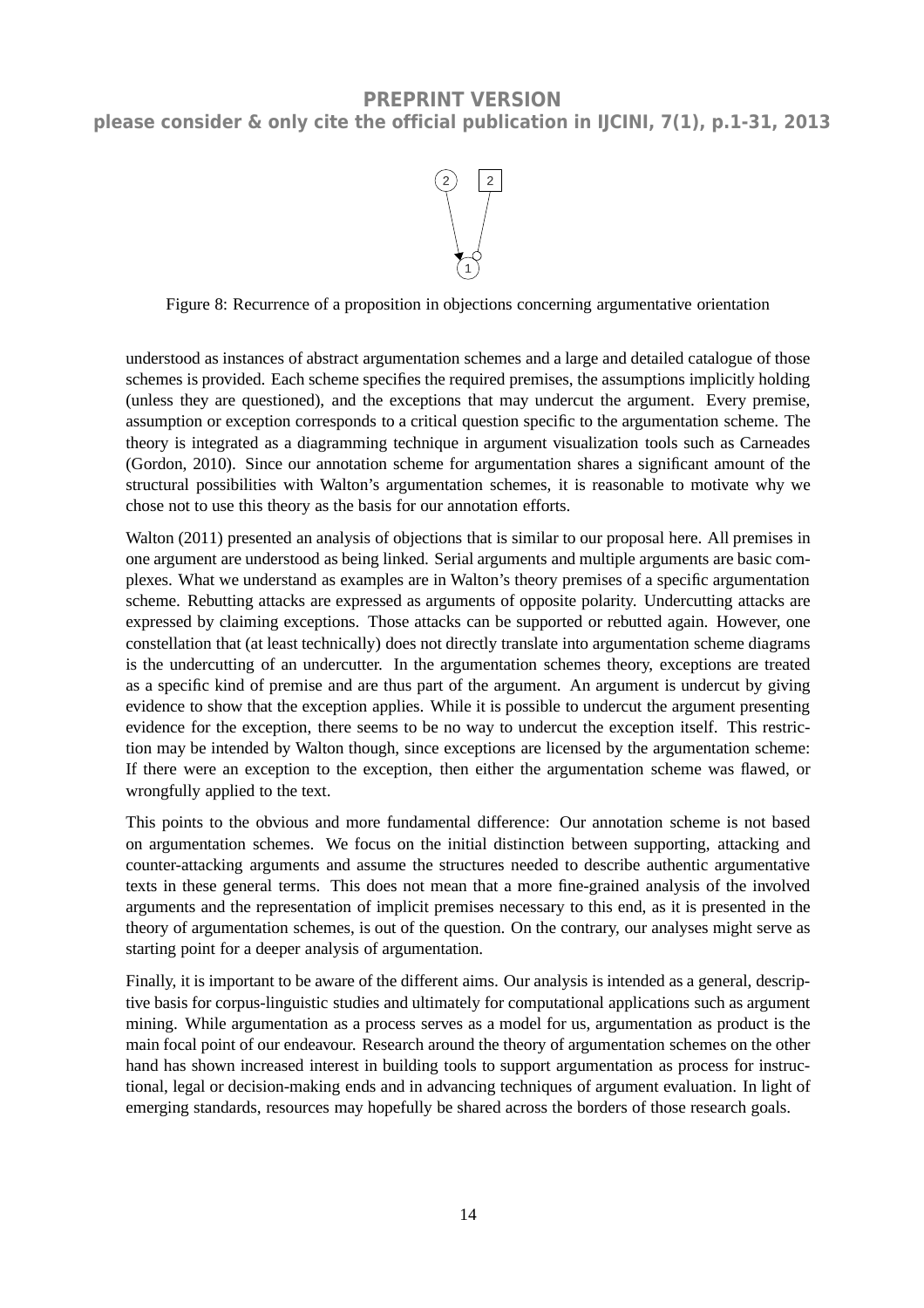**please consider & only cite the official publication in IJCINI, 7(1), p.1-31, 2013**

# **3 Argumentation structure versus "rhetorical structure"**

When aiming at identifying the structure of argumentation in authentic text, one should take the range of theories on *discourse structure* into consideration. Their goal is to explain the coherence of a text in general: How come that a text appears to the reader as a unified whole, and how do its parts relate to one another? Several such discourse structure theories have been proposed, and their design decisions reflect the specific sub-discipline in which they originated. Thus, some theories place their emphasis on the systematic connection to existing linguistic theories of syntax and semantics (e.g., SDRT Asher and Lascarides (2003); LDM Polanyi and Scha (1984); D-LTAG Webber et al. (2003)), but due to this orientation toward linguistic theory, applying them to authentic text is not straightforward. The approach that obviously is a candidate for representing argument structure is Rhetorical Structure Theory (RST; Mann and Thompson (1988)), which has been conceived as an empirical tool for practical text analysis, and the developers originally justified their design decisions with the claim that a fairly large number of texts from different genres have been successfully analyzed. Moreover, RST is geared towards pragmatic description (and does not worry much about syntax or semantics), since the definitions of coherence relations make reference to the underlying intentions of the speaker or writer. For these reasons, RST can be argued to constitute an adequate framework for the task of argument mining as set forth in this paper. In the following, we first provide a brief outline of the main ideas of RST, and then critically discuss work by researchers who proposed to use RST for representing argumentation structure. Approaches to the automatic derivation of RST trees will be described later in Section 4.4.

#### **3.1 RST in a nutshell**

The central notion for basically any theory of discourse structure is that of *coherence relation*, i.e., the idea that adjacent spans of text stand in a semantic or pragmatic relationship to one another, such as causality or contrast. This plausible intuition then needs to be operationalized, and this is one point where theories differ: Is there a finite, and reasonably small, set of such relations so that "any" text can be analyzed in this way? How are coherence relations to be defined? Mann and Thompson (1988) proposed a specific set of 25 relations, but they pointed out that the set should be regarded as in principle open to extension. However, the manifold practical uses of RST over the past 25 years (see (Taboada and Mann, 2006)) have shown that the relation set can in fact be regarded as relatively stable. It contains, for example, several adversative, causal, temporal, and additive relations.

The main criterion for judging whether a relation holds between two segments is the reconstruction of the writer's intention: Why did he state the two segments, why did he place them in adjacency, what did he want to achieve with this combination? In this regard, a major claim of RST is that for the vast majority of relations, the two segments do not have equal status for realizing the underlying intention. Instead, one segment (called 'nucleus') is the central one, whereas the other ('satellite') plays only a supportive role. Mann and Thompson point out that when all the satellites are being removed from a text, the main message can still be reconstructed (notwithstanding certain problems in cohesion, i.e. information flow). When nuclei are removed, on the other hand, the text will be simply incoherent. As an exception to the general rule, there are a few multi-nuclear relations that do not make this distinction – an example is the temporal relation Sequence, which applies to segments where one event is described to take place after another event.

For illustration, Figure 9 shows an RST analysis of a short (constructed) text (equivalent to the exam-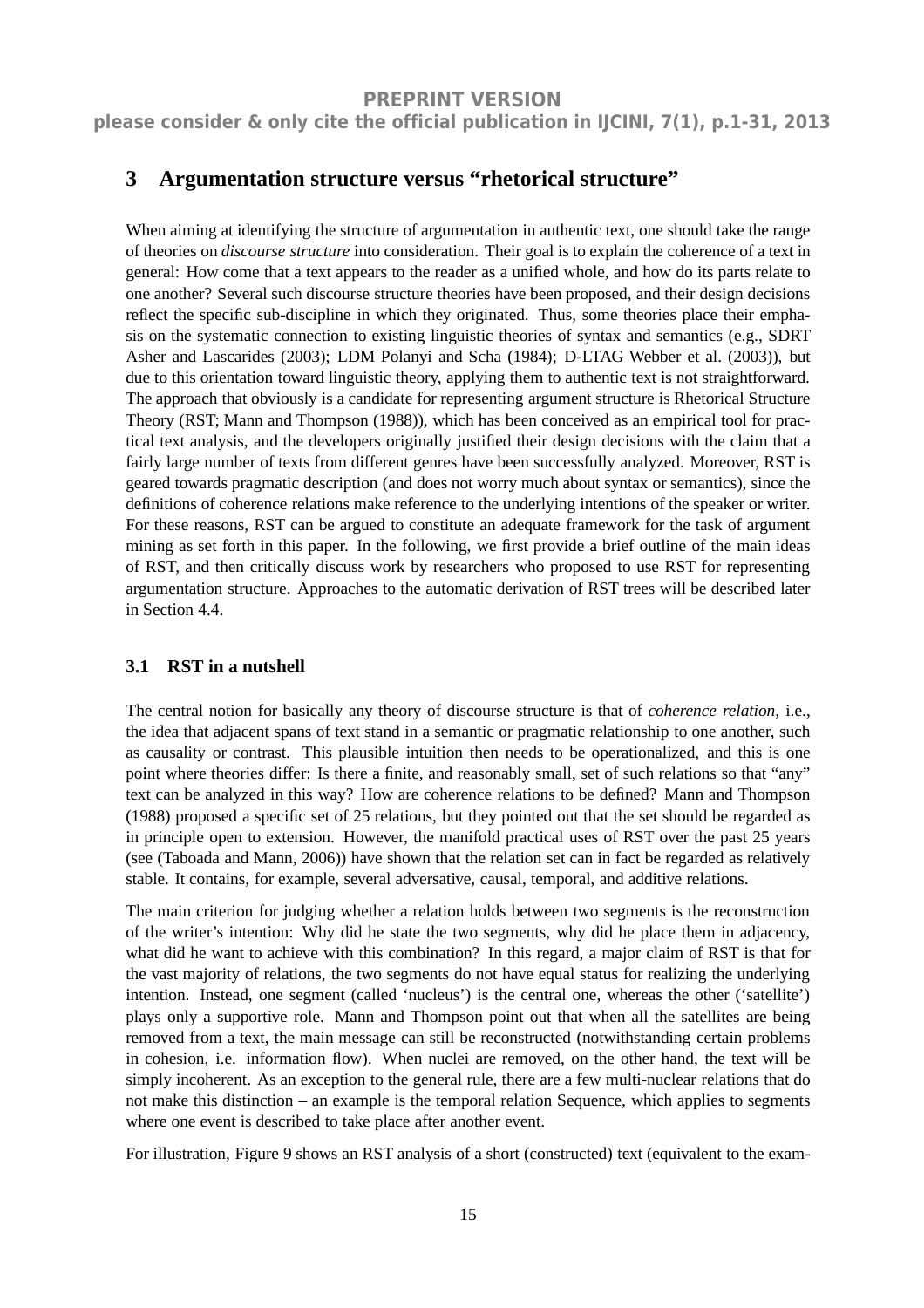# **please consider & only cite the official publication in IJCINI, 7(1), p.1-31, 2013**



Figure 9: RST analysis for a short text

ple of Figure 2). It follows the notation suggested by Mann and Thompson and was produced with the RSTTool software<sup>4</sup>. Curved lines connect a satellite to a nucleus, with the arrowhead pointing to the nucleus, which is also indicated by a vertical line. Horizontal lines demarcate a larger segment arising from the fusion of smaller segments. Despite the unusual notation, the structure is in effect a tree. In RST, the main structural claims are that only adjacent segments can be connected by a relation, that the complete text needs to be covered by the analysis (there are no gaps) and that no crossing edges arise. (For a more thorough formal analysis of RST's predictions, see Marcu (2000)). The same set of coherence relations, therefore, is used to describe the relationships between the small segments (minimal units of the analysis) and recursively of the larger text segments. The definition of a relation consists of

- constraints on the nucleus, e.g.: "reader might not believe nucleus to a degree satisfactory to the writer" or "nucleus is an action in which the reader is the actor";
- likewise, constraints on the satellite;
- constraints on the combination of nucleus and satellite, e.g.: "reader's comprehending the satellite increases his/her belief in the nucleus"
- the intention of the writer, e.g.: "Reader's positive regard for the nucleus is increased" or "reader recognizes that the satellite provides the framework for interpreting the nucleus"

As an example, Figure 10 shows the definition of the Evidence relation as provided by Mann and Thompson. In general, the descriptions of constraints and intentions can refer to a variety of semantic and pragmatic aspects and in this sense do not constitute a very systematic framework. Clearly, they appeal to the intuitions of the analyst, and in the end the RST tree for a text will be the representation of one possible interpretation of a text. Nonetheless, when sufficiently-strict annotation guidelines are being formulated, it is possible to achieve acceptable agreement among human analysts (e.g., Carlson et al. (2003)).

Another important characteristic of RST to be mentioned here is the distinction between "subjectmatter" and "presentational" relations. The former refer to relationships that hold in "the world" and are merely being reported in the text; in these cases the intention of the writer is of the form "Reader recognizes that X". An example is a causal relation that describes the link between two events: *Tom's train was delayed, and therefore he didn't make it to the meeting.* Presentational relations, on the other

<sup>4</sup>http://wagsoft.com/RSTTool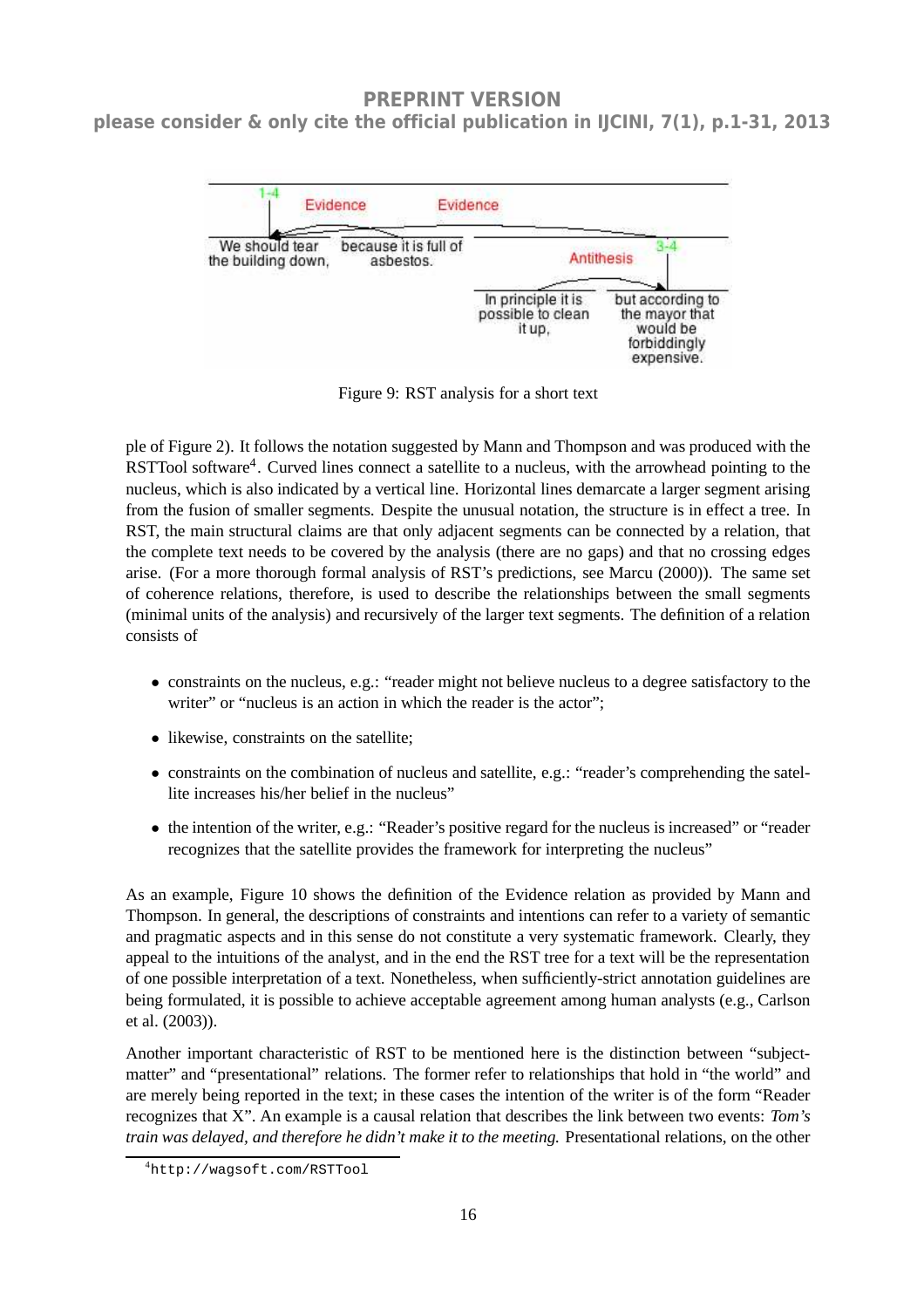**please consider & only cite the official publication in IJCINI, 7(1), p.1-31, 2013**

**Relation:** EVIDENCE **Constraints on N:** R might not believe N to a degree satisfactory to W **Constraints on S:** R believes S or will find it credible **Constraints on the N+S combination:** R's comprehending S increases R's belief on N **Effect:** R's belief on N is increased **Locus of the effect:** N

Figure 10: RST-Definition 'Evidence' from Mann and Thompson (1988)

hand, are employed by the writer to actually change the beliefs or attitude of the reader. The Evidence relation, shown above, is an example; another one is Motivation, where the intention is "Reader's desire to perform the action described in the nucleus is increased". Obviously, it is this family of relations that is particularly relevant to representing argument structure.

Finally, we point out an observation made by Marcu (2000), which is important for interpreting RST trees, and which has gained wide acceptance in the community. The "compositionality criterion" states that when a relation holds between large segments, it also holds between its "most important units", where importance is defined by a maximum degree of nuclearity. When starting at the root node of the tree representing the segment and following only nucleus lines downward, one ends up at the most important elementary units of that segment. As a consequence, when applying this to the whole text, one is supposed to find the central statement/s of the text.<sup>5</sup>

#### **3.2 RST for argument representation?**

With its focus on speaker intentions and changes in reader attitudes, RST is by its design well-suited for studying argumentative text. While purely descriptive texts (e.g., encyclopedia entries) or narrations, including news reports, often have relatively "boring" RST analyses, the description of argumentative text can reflect the way this text works in an interesting way. Thus, even though the tasks of explaining the coherence of a text (the goal of RST) and capturing the argumentation found in a text are not identical, it is tempting to employ RST for representing the argumentation structure of texts and thereby to eliminate the need for a distinct diagram notation as we have discussed them in Section 2.

In this vein, Azar (1999) argued that the nucleus-satellite distinction is crucial to distinguish the two roles needed in an argumentative relationship, and that, in particular, five RST relations should be regarded as 'argumentative' in the sense that one segment is a conclusion (or an opinion), and the other segment is an argument brought forward to, for instance, increase the reader's belief in the conclusion. Specifically, Azar sees four relevant scales on which "increasing" can work, and they correspond to five RST relations: desire to act (Motivation) / positive regard (Antithesis and Concession) / belief (Evidence) / readiness to accept (Justify). Azar illustrates his idea with a few short sample texts, which he analyzes in terms of RST trees using these relations, and he claims that the argumentation found in those texts is represented adequately. However, in one of the examples, Azar uses an interesting twist in the tree representation: the 14 minimal units are labeled '1-6' (indicating that the substructure among these units is not relevant for the argumentation), '7+12', '8', '9', '10', '11', '12', '13', and '14'. The interesting one is '7+12', which is the central claim of the text, supported by Evidence relations from '8' to '14'. The claim thus is split between two non-adjacent text units, and Azar

<sup>5</sup>This will be a single elementary unit when no multinuclear relation is involved on the path from root to leaf.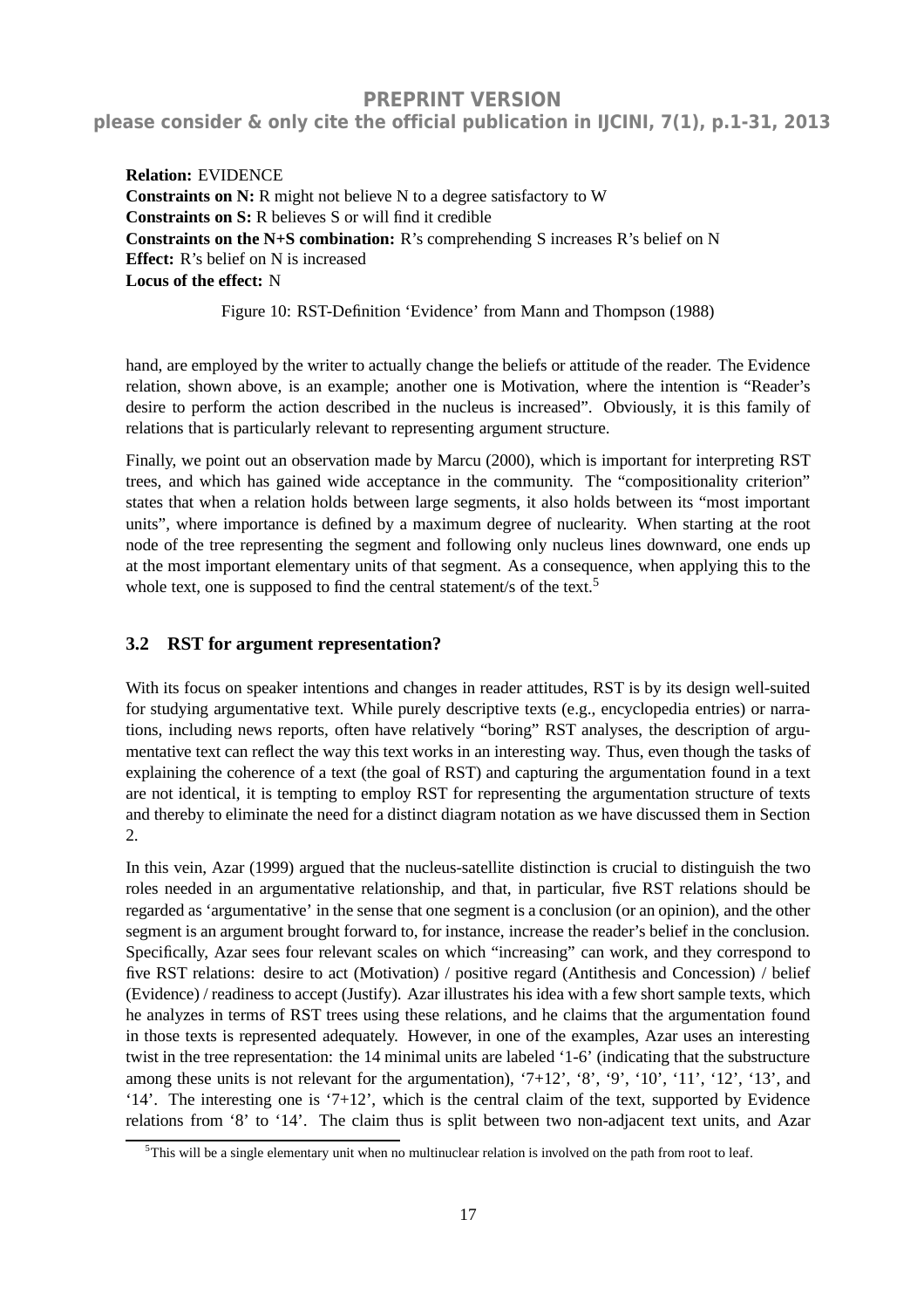### **please consider & only cite the official publication in IJCINI, 7(1), p.1-31, 2013**

simply fuses them into a single node. This is clearly in conflict with a central principle of RST, whose object of study is the actual linear sequence of textual units and their coherence. Azar therefore seems to regard RST more as a notation (which can be adapted to one's purposes) rather than as a theoretical framework.

In a somewhat similar fashion, Green (2010) borrows certain aspects from RST (several relation definitions and the nucleus/satellite distinction) for her 'hybrid' representation that is supposed to capture both the argument structure and the text structure. Green studies medical patient letters that explain a diagnosis and provide reasons for recommendations on the patient's behavior. The ultimate goal of the project is the automatic generation<sup>6</sup> of these letters, but text representation is a significant part of it. The tree structure suggested by Green consists of text segments participating in the argumentation, which are linked by RST relations, but this information is supplemented by decidedly argumentative annotations:

- *Implicit* statements are to be reconstructed by the analyst and added to the tree (as leaf nodes, on a par with the minimal text segments).
- Links from RST relation to the segments are labeled not only as nucleus and satellite but also with the role the segment is playing in Toulmin's scheme (data, warrant, claim, backing).
- Further, the links can be labeled with names of argumentation schemes (Walton et al., 2008).

When the analyst has identified the Toulmin-roles of the segments and the argumentation schemes that apply in that context, it becomes clear to her or him which implicit propositions need to be reconstructed. The tree structure in the end consists of text segments and formulations of implicit statements, and in addition, a leaf may contain a text segment copied from elsewhere, to cover cases where old information from the text is needed to complete an argument. On the whole, the representation thus takes some inspiration from RST but serves a different purpose than that intended by Mann and Thompson (i.e., to reflect the coherence of a text, with segments taken in the order of appearance).

We conclude this section by returning to the question whether the original, *bona fide* Rhetorical Structure Theory tree can be an appropriate device for representing argument structure. This is a relevant issue not only for theoretical considerations but also from the practical viewpoint of argument mining, since automatic RST parsing is nowadays an active research area (see Section 4.4). On the one hand, the interesting parallels between RST's presentational relations and argumentative moves, which had already been noted by Azar, make RST a promising candidate for a text-oriented argumentation representation. On the other hand, several observations from our own text analysis work with the Potsdam Commentary Corpus Stede (2004) indicate that there are (at least) two principal limitations.

The first is long-distance dependencies of various kinds. This is the problem that Azar circumvented by creating an artificial node covering two non-adjacent text segments. We found that quite often arguments in text are not linearized in a straightforward way: Pro- and contra arguments can be dispersed across the text and need to be linked to their common conclusions, which can violate RST's ruling out of crossing edges. Similarly, the end of a text often repeats, or slightly extends, the main thesis that has been stated earlier, so that the two segments have to be brought together.<sup>7</sup>

 $6RST$  has figured prominently in various other projects of the generation of persuasive text, which we do not cover here. <sup>7</sup>We do not imply here that those texts are "bad" – they are perfectly easy to understand and have straightforward RST

analyses. But from that analysis, the argumentation structure cannot be read off without adding "deeper understanding" and rewriting the representation.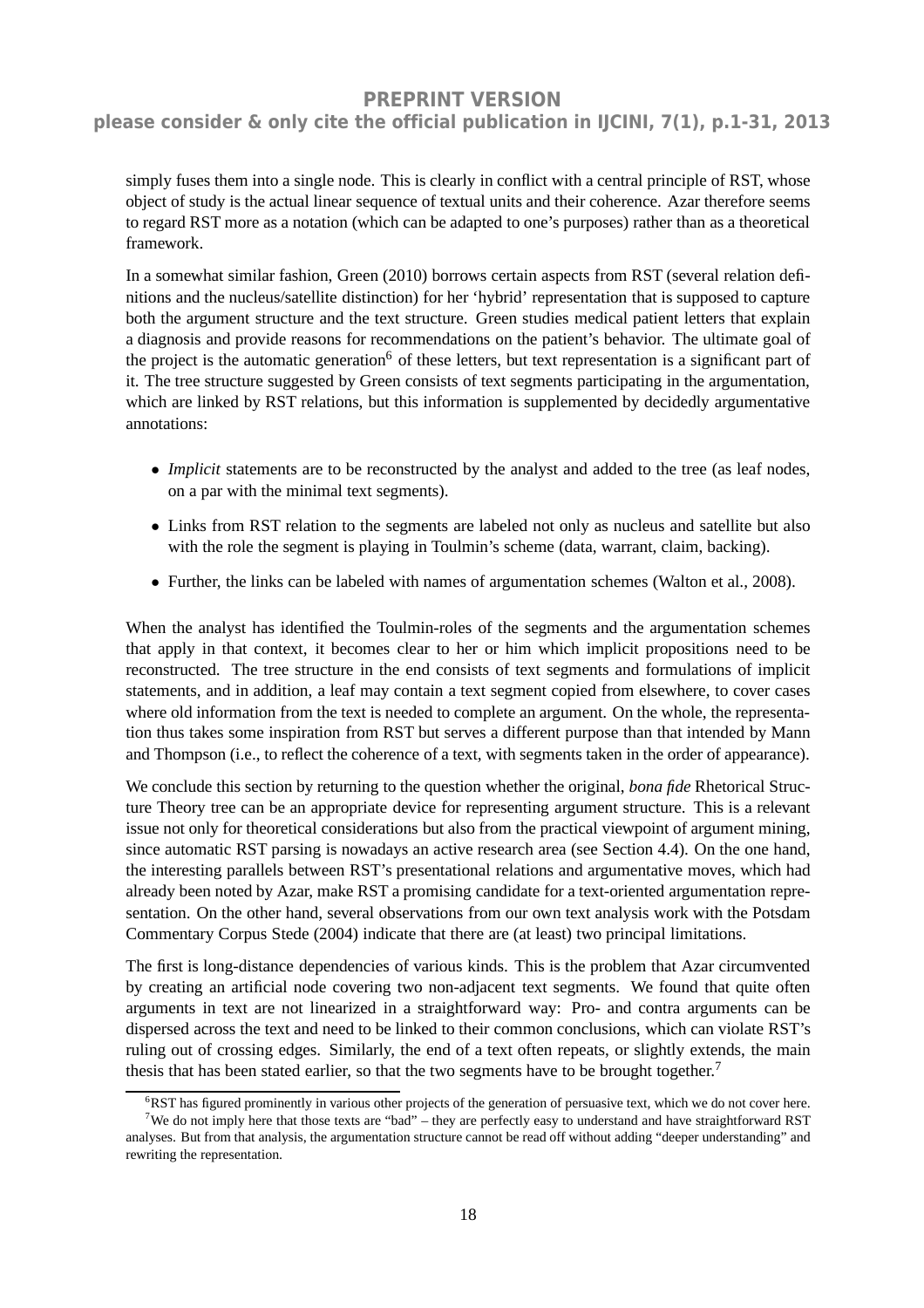

Figure 11: An analysis of the text from Figure 9 according to our proposed annotation scheme.

The other observation concerns the structural configuration of rebuttal and counter-rebuttal. Consider the text given in Figure 9. An analysis in terms of our scheme (Section 2.2) would regard segment 3 as a rebuttal to the support relation between 2 and 1, and 4 as the corresponding counter-rebuttal. See Figure 11. Our RST analysis in Figure 9 does not reflect the rebuttal-configuration at all. An RST tree that better reflects it would need to link segment 2 first to 3-4, for example via Antithesis with 2 as nucleus, and then 2-4 would be the Evidence for 1. From the text-descriptive viewpoint, this would be a bit unfortunate (the main "break" in the representation is in the middle of the first sentence rather than at a sentence boundary), but still it would be a plausible analysis. If the text were somewhat more complex, the overall configuration still makes sense if Marcu's compositionality criterion is applied: The most-nuclear segment in 2-4 is 2, which is the major Evidence for 1. Segment 3, however, is only a satellite to 4 (and rightly so), and therefore the compositionality principle cannot yield the information that 3 is closely linked to 1-2 (it is the rebuttal for this link) – this information is simply lost in the RST tree.

Examples of this kind are not uncommon, and unfortunately, the problem can get even worse. Imagine a linearization variant of the text: *[The building is full of asbestos,]*1 *[so we should tear it down.]*2 *[In principle it is possible to clean it up,]*3 *[but according to the mayor that would be forbiddingly expensive.]*4 Segment 1 can only be analyzed as Evidence for 2. The Antithesis between 3 and 4 stays the same, and it is then another Evidence for 2. But we have no way of capturing the rebuttal configuration between 1 and 3-4, as long as we adhere to RST's principles. Again, this is not a criticism of RST – the analysis for *its* purposes is perfectly plausible – but an observation on the limitations of its accounting for "deeper" structural configurations in argumentative text (assuming that one is interested in the rebuttal/counter-rebuttal configurations that we have discussed in the previous section).

# **4 Toward automatic argumentation mining**

Finding arguments in text automatically is a relatively new research area. It is potentially relevant to any kind of text mining application that is directed at argumentative text; in particular, promising applications have been suggested for the following types:

- Legal cases: Mochales Palau and Moens (2009), amongst others, discuss the importance of finding argumentations and their structure in legal cases, as a subtask of the more general problem of finding *precedents* for a case that is currently under investigation.
- Scientific text: While the work in all scientific disciplines is clearly related to argumentation, the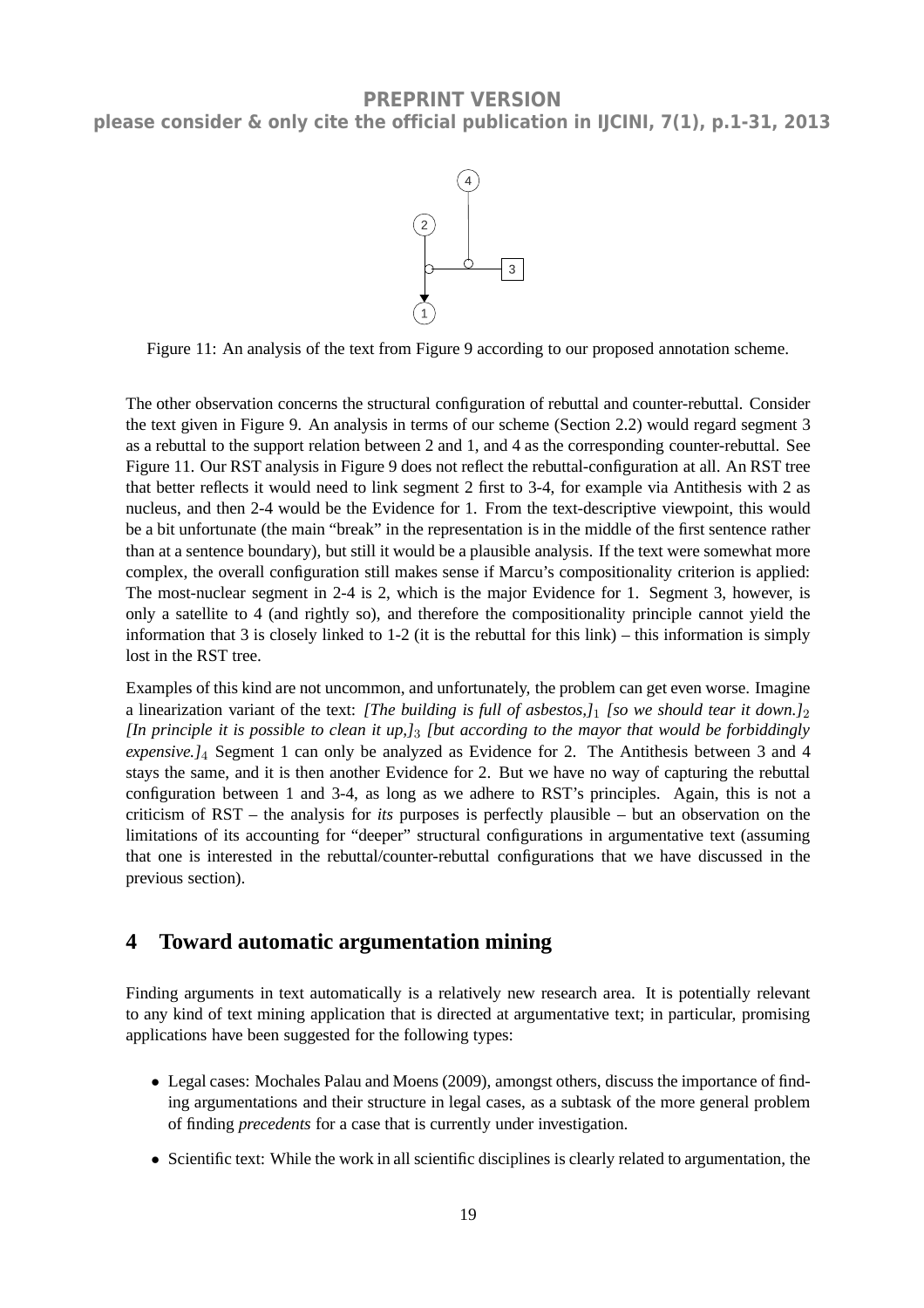# **please consider & only cite the official publication in IJCINI, 7(1), p.1-31, 2013**

texts in some disciplines are more amenable to automatic analysis than others. In the biomedical domain, for example, we often find concise argumentation why a new experiment is more successful or relevant than another one. (References to work in this vein will be given in Section 4.3.1.)

- User-generated content: The widely-popular task of *opinion mining* aims at detecting users' appreciations or disappointments with products or services, as found in various kinds of social media. A natural extension is to also find automatically the *reasons* they provide for their evaluations. Several researchers have explored this direction, including Wyner et al. (2012).
- Political deliberation: An extension of product-oriented mining for *reasons* is to be found in discussions of political issues, to be found in letters to the editor, or, again, in social media. The problem is more difficult because the issues tend to be more complex – it does no longer to suffice to look for sentences including the target term and the evaluation ("I *don't like* that new *cheeseburger*) and then for the reason in the immediate context ("...*because it's much too spicy.*"). Instead, it can take several sentences to mention the target issue, or some aspect of it, and to formulate an attitude toward it.

While this work is mostly in its early stages, there are several related tasks where interesting results have been achieved already. In this section, we first give a definition of the argumentation mining problem and then provide a brief survey of related research: at first on classifying the status of segments and on finding coherence relations, then on RST-style discourse parsing, and finally on "argument mining proper".

#### **4.1 Argumentation mining: The problem**

In a wide sense, mining a document collection for arguments involves the first step of finding relevant texts or text portions, i.e., those that provide a thesis (or "conclusion") and argumentation supporting it. As stated in Section 1, for the purposes of this paper, we ignore this step and thus assume that the relevant texts<sup>8</sup> have already been made available. Then, the following subtasks (or, depending on the concrete goal and the theoretical orientation, a subset of them) are to be addressed:

- 1. Segmentation: Break the text down into minimal units of analysis, henceforth called 'argumentative discourse units' (ADUs).
- 2. Segment classification: Determine the role that each ADU is playing for the argumentation.
- 3. Relation identification: Establish relations between individual ADUs, possibly leading to a complete tree or graph structure, or to an instantiated schema of sorts.
- 4. Argument completion: Steps 2 and 3 may involve the postulation of 'implicit' ADUs, which the analyzer constructs in order to achieve a complete structural description.

The segmentation task is similar in nature to that of finding 'elementary discourse units' (EDUs) in discourse parsing (which can be inspired by RST or any other relation-based discourse theory). Sentence boundaries are always considered to be EDU boundaries; but, in addition, complex sentences

<sup>&</sup>lt;sup>8</sup>Henceforth, we use 'text' to refer both to complete (argumentative) texts and to extracted parts of text that, in some application, have been identified as relevant for the argumentation analysis.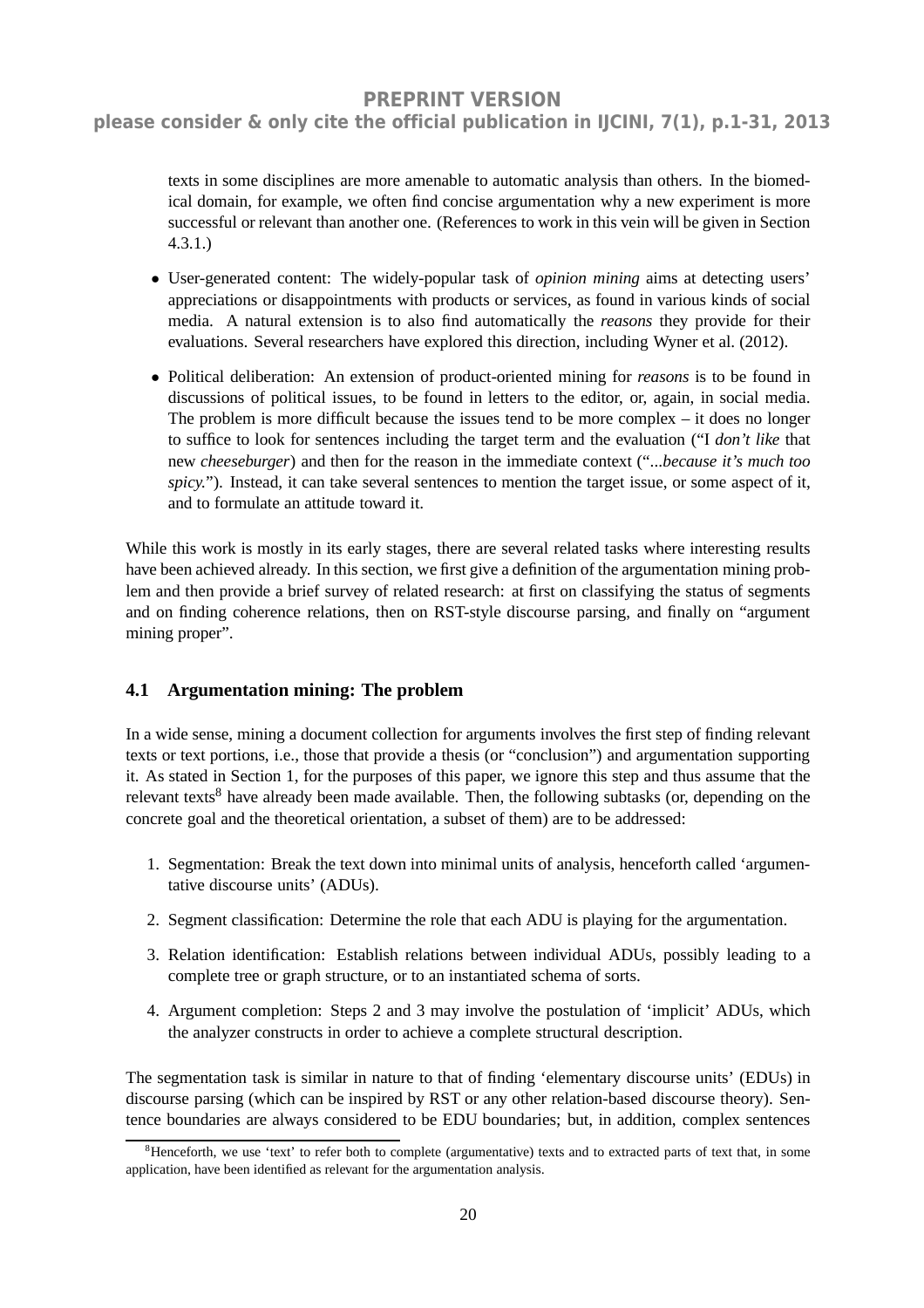### **please consider & only cite the official publication in IJCINI, 7(1), p.1-31, 2013**

may be broken into several EDUs, which generally correspond to clauses. This is relatively easy when clauses are combined by coordinating or subordinating conjunctions, whereas other clause combinations (e.g., gerunds) are more difficult to identify. Sometimes, certain types of prepositional phrases are also considered as individual EDUs. For argument mining, one can borrow the techniques that have been developed for EDU segmentation (see (Stede, 2011, Sct. 4.2)). However, it is not clear that ADUs should always be as small as EDUs: When two EDUs are joined by some coherence relation that is irrelevant for argumentation, the resulting complex might be the better ADU, when it collectively plays some specific role in the argumentation. One way to approach the task is to run a clause-based EDU segmentation, then try to establish the kind of relation holding between neighboring EDUs, and where necessary to combine EDUs into ADUs.

The way that steps 2-4 are being spelled out obviously depends on the type of structural description to be built, and thus on the selected theory. A minimal argumentation analysis merely detects 'premises' and 'conclusion' in step 2 (i.e., it performs a partial labeling of the ADUs). For certain applications (such as finding reasons for opinions in sentiment analysis), this may be sufficient. When more complex configurations are to be detected (cf. our discussion in Section 2), ADUs need to be set into correspondence with one another, which is done in step 3. Finally, in case the goal is to identify and instantiate an argument schema in the sense of Walton et al. (2008), this can involve the postulation of implicit ADUs in step 4.

The following two subsections discuss related work on steps 2 and 3 as it is done in the discourse processing community and can be carried over to argument mining. Likewise, subsection 4.4 discusses work on RST-inspired discourse parsing. Finally, work that is directly targeting argument mining (steps 2-4) will be presented in Section 4.5.

#### **4.2 Classifying segment status**

Given the knowledge that a text belongs to a particular *genre* (e.g., instruction manual, film review, newspaper article), portions of this text can be analyzed in terms of their contribution to the overall text function. In other words, a text can be broken down into 'content zones' that play a particular role for what the text is trying to do. Different genres have different content zones, and an individual genre can be characterized by specifying

- which zones are mandatory, and which are optional; and
- constraints and preferences on the linear order of zones.

In Computational Linguistics, one genre that has received quite a bit of attention in terms of content zone analysis is scientific papers. While there are some fine-grained differences depending on the domain or the particular scientific community, papers share essentially the same function (present a new result, compare it to the state of the art, argue why it is important) and the zone inventory and ordering is relatively standardized. Teufel and Moens (2002) aimed at the automatic classification of zones in conference papers and took a relatively fine-grained approach by treating individual sentences as the minimal segments (as opposed to paragraphs or sections). They called their approach 'argumentative zoning' and used the following zones:

- Aim: research goal of the paper
- Textual: statements about section structure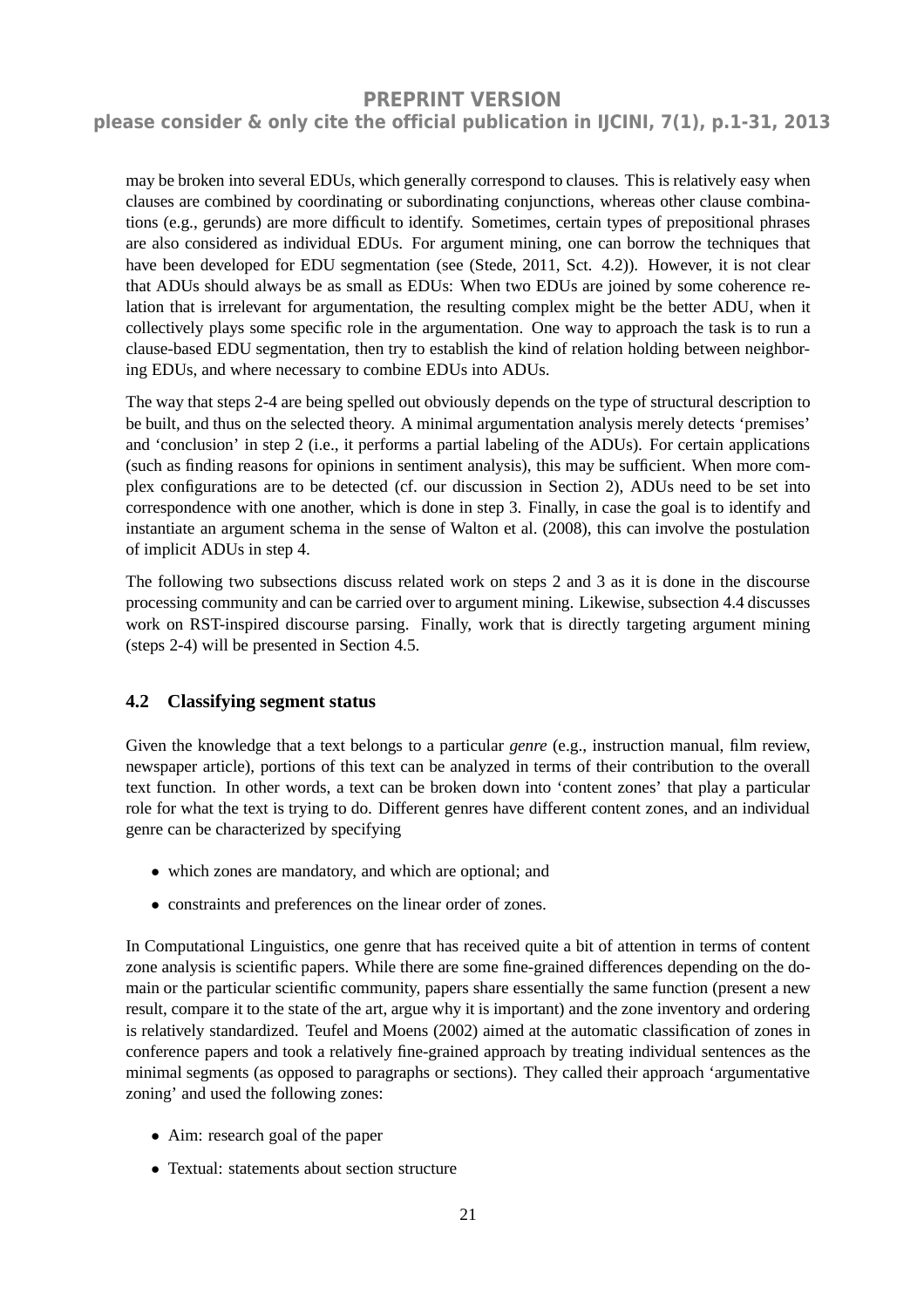**please consider & only cite the official publication in IJCINI, 7(1), p.1-31, 2013**

- Own: description of the authors' work (methodology, results, discussion)
- Background: generally accepted scientific background
- Contrast: comparison with other work
- Basis: statements of agreement with other work
- Other: description of other researchers' work

These 'argumentative zones' are somewhat different from what we are interested in here, but the problems are closely related: The segment status we need for argument mining is less genre-dependent and instead tailored to the argument notation or schema we want to use. Still, the status of segments needs to be identified, and the features used by Teufel and Moens for this purpose can be taken as inspiration. They include, amongst others: the position of a sentence within its section and paragraph; length of the sentence; formulaic expressions (e.g., *when compared to*, *following the argument in*) and the presence of 'significant' terms according to a *tf.idf* measure; three syntactic features (voice, tense, the presence of modal auxiliaries). Further, the context was modeled with a feature giving the most likely category of the preceding sentence. Finally, as an approximation of a semantic analysis, a hand-crafted verb lexicon was used to determine the action type expressed in the sentence (from an inventory of 20 classes), as well as the agent performing it. This is meant to distinguish between the authors themselves and other researchers, in 13 different verb categories.

Teufel and Moens implemented classification using a naive-Bayes approach. The performance differs widely between the zones: F-measure ranges from 26% for Contrast to 86% for Own. One zone that is of relevance to argument mining is that of criticism/contrast sentences where a precision of 57% and recall of 42% was achieved.

### **4.3 Identifying coherence relations**

There are two groups of coherence relations that are especially relevant in argumentation analysis: Causal relations cover argumentative support, whereas Contrastive relations are used for Rebuttal and Counter-Rebuttal configurations. Obviously, 'Causal' here is meant in a wide sense, comprising not only causality between events in the physical world, but also relations (sometimes called Reason or, as seen above, Evidence) that speakers or writers establish between their assertions of various kinds, such as inclinations and their motivations.

As far as the linguistic realization of such relations is concerned, a distinction commonly made is that between *explicit* and *implicit* relations: The former (see (a) below) are overtly marked by certain lexemes (such as connectives) or syntactic constructions, whereas the latter (see (b)) can be recognized only on the basis of world knowledge and inference.

- (a) The book never appeared, because the publisher had gone bankrupt.
- (b) The book never appeared. The publisher had gone bankrupt.

In (b), although the verb's tenses serve as a clue to the temporal ordering of the events, the causal relationship can only be inferred by the reader on the basis of his knowledge on the origin of books and the consequences of insolvencies. Knowledge-based inferencing was used in AI experiments in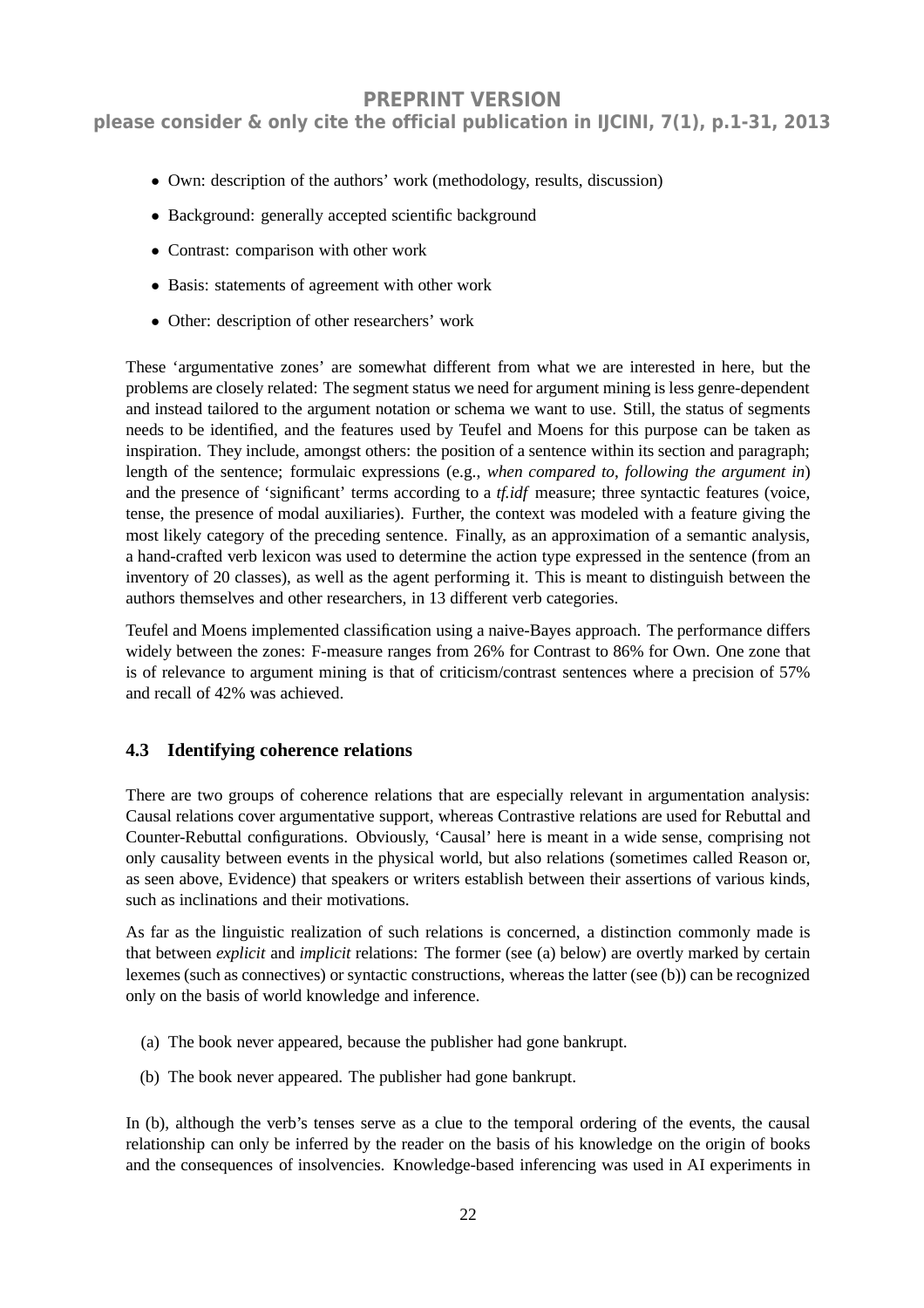### **please consider & only cite the official publication in IJCINI, 7(1), p.1-31, 2013**

the 1980s, but lately it has not played a significant role in the automatic detection of relations. Only very recently, robust inferencing has once again been proposed for this task (see the next subsection). Besides, there have been some experiments on learning word pairs that regularly appear in causal relations from large corpora, but this is a matter of modeling typical cause-effect chains in the physical world (e.g., *fall – hurt*), and this method is unlikely to be helpful for argument mining, where such "typicality" can hardly be expected. Therefore, in the remainder of this section, we will focus our attention on detecting explicit relations.

There have been several studies on the fraction of coherence relations that are explicit in text, and they all arrived at roughly 40% (cf. (Stede, 2011, p. 110)). While there are no specific results for argumentative text, we can expect that the argumentative support ('causal') relations will often go unsignalled, whereas the rebuttal/counter-rebuttal configurations usually require a lexical signal so that the reader can identify the contrastive argumentative move. (The Concession coherence relation, for instance, is known to require a connective, such as *although, nonetheless,* etc.) In addition to connectives, which form a relatively well-demarcated class of lexical items, some researchers work with the slightly more general notion of *cue phrase*. It also covers phrasal items such as *for this reason*, which are open to modification and extension and thus are more difficult to enumerate. For English, a comprehensive study had been presented by Knott (1996). Later, Marcu (2000) worked with a similar inventory and operationalized it for the automatic detection of realizations of coherence relations and their EDUs. His approach operated on the text surface; patterns involved the lexical cues in tandem with search instructions such as "up to the next punctuation symbol". More recent work usually involved a certain amount of syntactic analysis, ranging from part-of-speech tagging, via chunking, to full sentence parsing.

#### **4.3.1 Causal relations**

In Computational Linguistics, the identification of causal relations has become a research topic in the question-answering (QA) community, where the handling of *Why ...* questions has received quite a bit of attention, and in bioinformatics, where the idea is to find descriptions of connections such as genetic mutations causing some particular symptom. To a large extent, this research has targeted intra-clausal patterns such as subject-verb-object triples involving causative (*to lead to, to bring about, ...*) and certain other verbs (see, e.g., Girju (2003)). In argumentation, the relevant units (in our terminology: ADUs) are usually larger, so that one is interested in inter-clausal patterns, with connectives or cue phrases playing the central role.

An influential early study in the medical domain was undertaken on Medline abstracts by Khoo et al. (2000), who implemented a pattern matcher that operates on the output of a dependency parser. By means of a corpus study, the authors handcrafted a set of 68 causality patterns, which included different types of connectives (conjunctions, adverbials, prepositions) as well as causative verbs. For the task of extracting causes and effects, they achieved F-measures between 41% and 59%.

More recently, Blanco et al. (2008) focused on intra-sentential cause-effect constructions and worked with less-domain specific corpora. Analyzing the TREC corpus, they identified four general syntactic patterns, and their pattern matcher achieved an accuracy of 51%. The authors then redefined the task as one of classification, and used features including the connective and its modifiers, the tense and the semantic class of cause and effect verbs. By decision-tree learning, they arrived at F-measures around 90% in their evaluation on the semantically-annotated SemCor corpus.

An interesting comparative study was recently presented by Mulkar-Mehta et al. (2011), who worked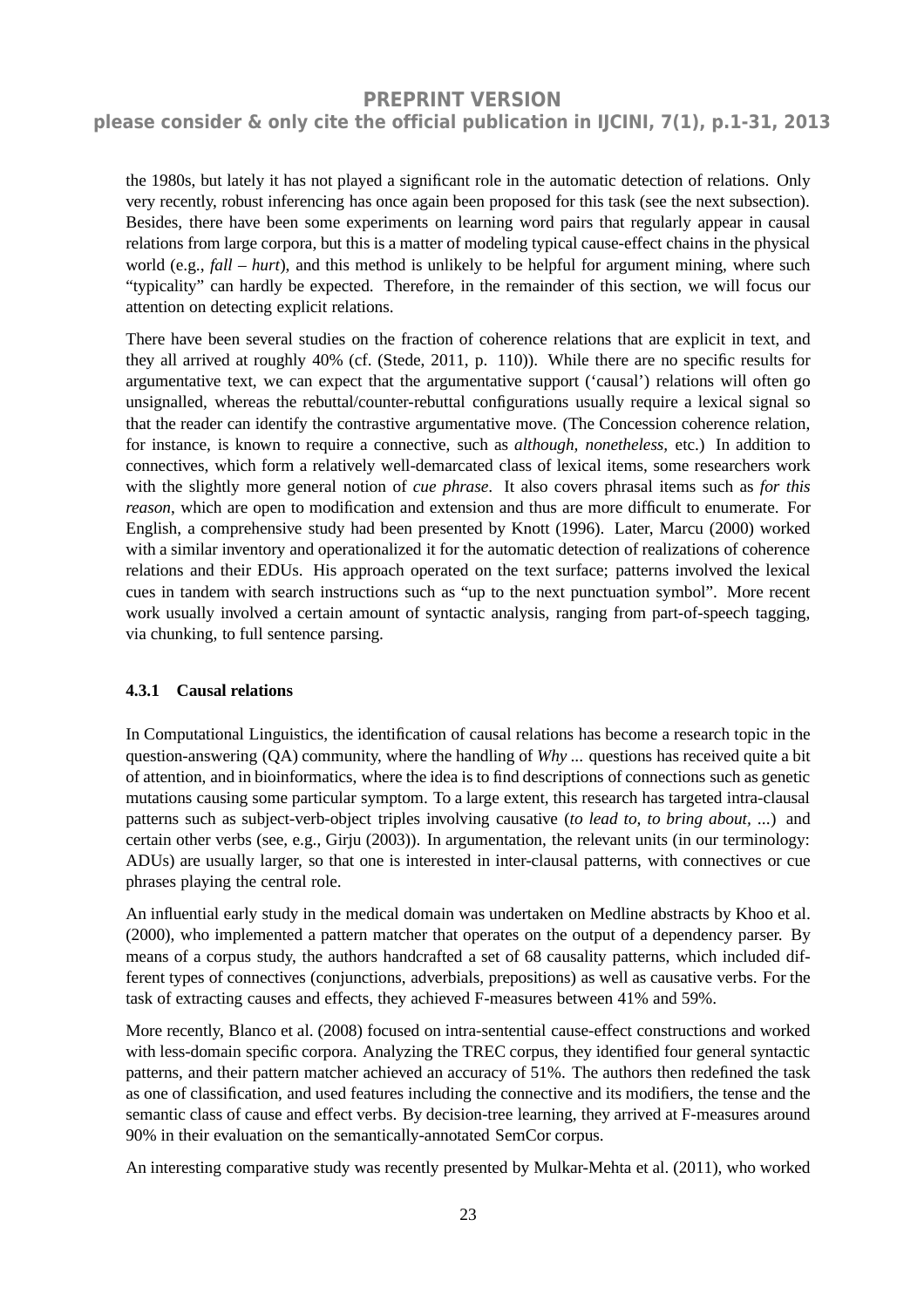### **please consider & only cite the official publication in IJCINI, 7(1), p.1-31, 2013**

on several semantic relations, including causality, and used both surface-based approaches similar to those mentioned above, and deep semantic reasoning (abduction) with the Mini-TACITUS engine. They found on the one hand, that surface patterns for causality are highly domain-dependent (they compared biomedicine with football) and that a surface-level approach, which pays attention to such differences, is somewhat more successful than the deep reasoning approach.

Since connectives play an important role for identifying causal relations, for argument mining it can be helpful to attend to the difference between 'subject-matter' and 'presentational' relations, which we pointed out in Section 3.1. At least for some languages, this distinction corresponds to differences in connective usage. For example, in German, *denn* and *da* are generally assumed to be more argumentative in nature, whereas the frequent *weil* is regarded as more 'semantic'. For a detailed study on the contrast between 'semantic' and 'pragmatic' connectives in English and Dutch, see Knott and Sanders (1998).

#### **4.3.2 Contrastive and other relations**

Contrastive relations have received less attention so far, but some work has been carried out in the Textual Entailment (RTE) and, again, in the biomedical domain. For example, Kim and Park (2006) aim at finding statements of contrasts between objects or observations, and they use a set of manuallyidentified patterns of contrastive conjunctions and parts-of-speech in their context. In particular, they are interested in detecting syntactically-parallel structures involving the connectives *whereas, although, while, and, despite, but, since, however* and *yet* – targeting descriptions of phenomena where substances interact with one another while related ones do not. Clearly, for argument mining, this is too narrow a view, because rebuttals and counter-rebuttals need not employ syntactic parallelism. Still, the set of frequently-used contrastive connectives in a language is relatively small, and as pointed out above, the use of such a connective (or a cue phrase) is basically required in such constructions, so that their identification by surface-oriented methods is easier than for the causal relations.

Finally, notice that causal and contrastive relations are not the only ones of interest for argument mining. In particular, when several arguments are presented sequentially, additive signals such as *in addition* or *moreover* can play a role. This is why the broader topic of RST-style discourse parsing is relevant for designing approaches to argument mining.

#### **4.4 Rhetorical parsing: Deriving RST trees automatically**

While we noted some problems with using RST for argumentation representation in Section 3.2, it is clear that the task of RST parsing is quite similar to that of detecting argument structure, and therefore we briefly discuss some approaches to RST parsing here. An early implementation was presented by Marcu (1999), who applied the technique of shift-reduce parsing and demonstrated that the sequence of parsing operations can be learned from an annotated corpus. Marcu worked with 17 coherence relations and combined these with the three nuclearity assignments nuc-sat, sat-nuc, and nuc-nuc, yielding a total of 102 different Reduce operations, plus the Shift operation, that the parser needs to choose from.<sup>9</sup>

Marcu manually annotated a corpus of texts with RST trees and then automatically converted them to

 $9$ Hence, in contrast to standard RST, Marcu allowed all relations in both a nucleus/satellite and a multinuclear configuration.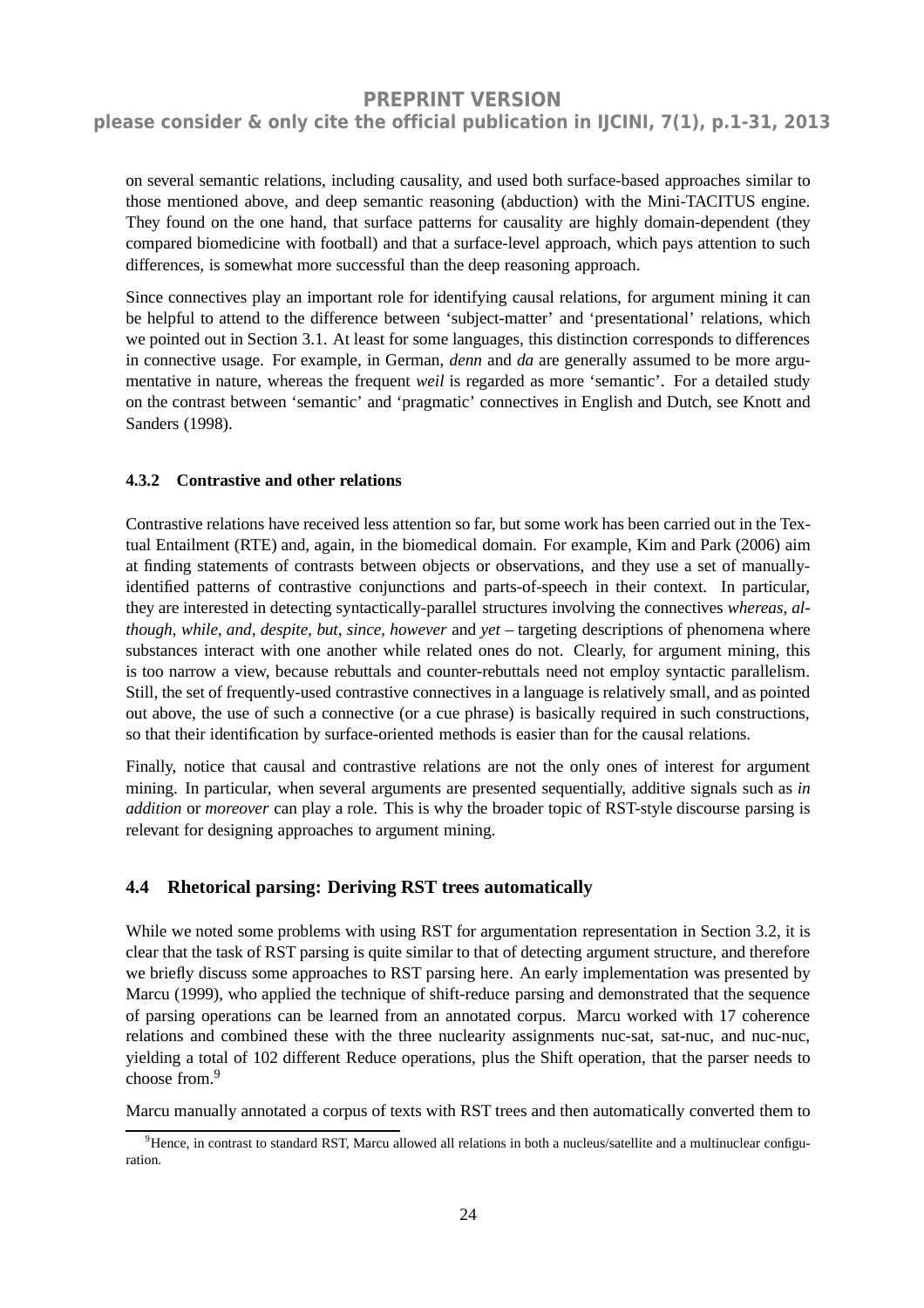### **please consider & only cite the official publication in IJCINI, 7(1), p.1-31, 2013**

the sequence of parsing operations that would construct them. For his machine learning experiment, he used the C4.5 decision tree inducer. The features were restricted to evaluate the top three items on the stack and the first item in the input sequence. In addition to relation-specific surface features, Marcu used the last five parsing operations as well as a few structural features (number of trees on the stack; types of textual units in those trees, i.e., paragraph, sentence, or headline; number of immediate children of root nodes; relations linking those children to the root; etc.) The parse-action classifier in isolation achieved an accuracy of 61%. When adding the segmentation task and thus building complete trees automatically, the performance of Marcu's system ranged about 15-20% below the performance of humans on three different datasets.

Several variants of the reduction scheme have been explored since that early work, e.g., by Subba and Di Eugenio (2009). They do not learn the Shift operation but use it as default when no Reduce rule can be applied with a sufficiently high confidence. Reduce rules are implemented as relation classifiers that are being tested at all valid attachment points of the tree built so far, and the highest-scoring combination of relation and attachment point is selected. The rules also evaluate some structural features such as the hierarchical representation of the segments built. An interesting aspect of the approach is the use of semantic representations. The accuracy of the trees, using a relatively large set of 26 coherence relations, is around 35%.

Another bottom-up search strategy was recently proposed by Hernault et al. (2010). These authors base their supervised learning on the RST Discourse Treebank (Carlson et al., 2003) and employ two different classifiers:

- A binary classifier STRUCT that yields a score for the decision whether *any* coherence relation holds between a pair of adjacent segments,
- A multi-class classifier LABEL that decides on the relation label (using the 18 relations from the RST Discourse Treebank) and nuclearity assignment for a pair of adjacent segments.

Both classifiers are implemented by means of support vector machines (SVM). Given the sequence of EDUs, the algorithm runs STRUCT on each pair of adjacent EDUs, selects the highest-ranking pair, applies LABEL to it, and builds the corresponding partial tree. This tree is then twice given to STRUCT (once for each neighbor), and again LABEL is applied to the highest-scoring pair of adjacent segments overall, resulting in the next tree combination, and so forth.

In contrast to the shift-reduce approaches, the strategy of Hernault et al. can be called a radicallygreedy one, since the entire sequence of EDUs and partial trees is subject to choosing the maximallylikely next combination, which is then fixed (instead of taken as a hypothesis that may later be overwritten).

#### **4.5 Argument detection**

Our discussion so far has dealt with tasks that have been carried out in discourse processing in general, and that are relevant to argument mining in accordance with our definition. Next, we describe what has so far been accomplished for "argument mining proper". This is the task we defined at the beginning of Subsection 4.1, which in its complete form would map a text (portion) to a graph representation such as the one we proposed in Section 2.2. For illustration, a complete argument mining system would build the graph shown above in Figure 11 for the text given (together with its RST analysis)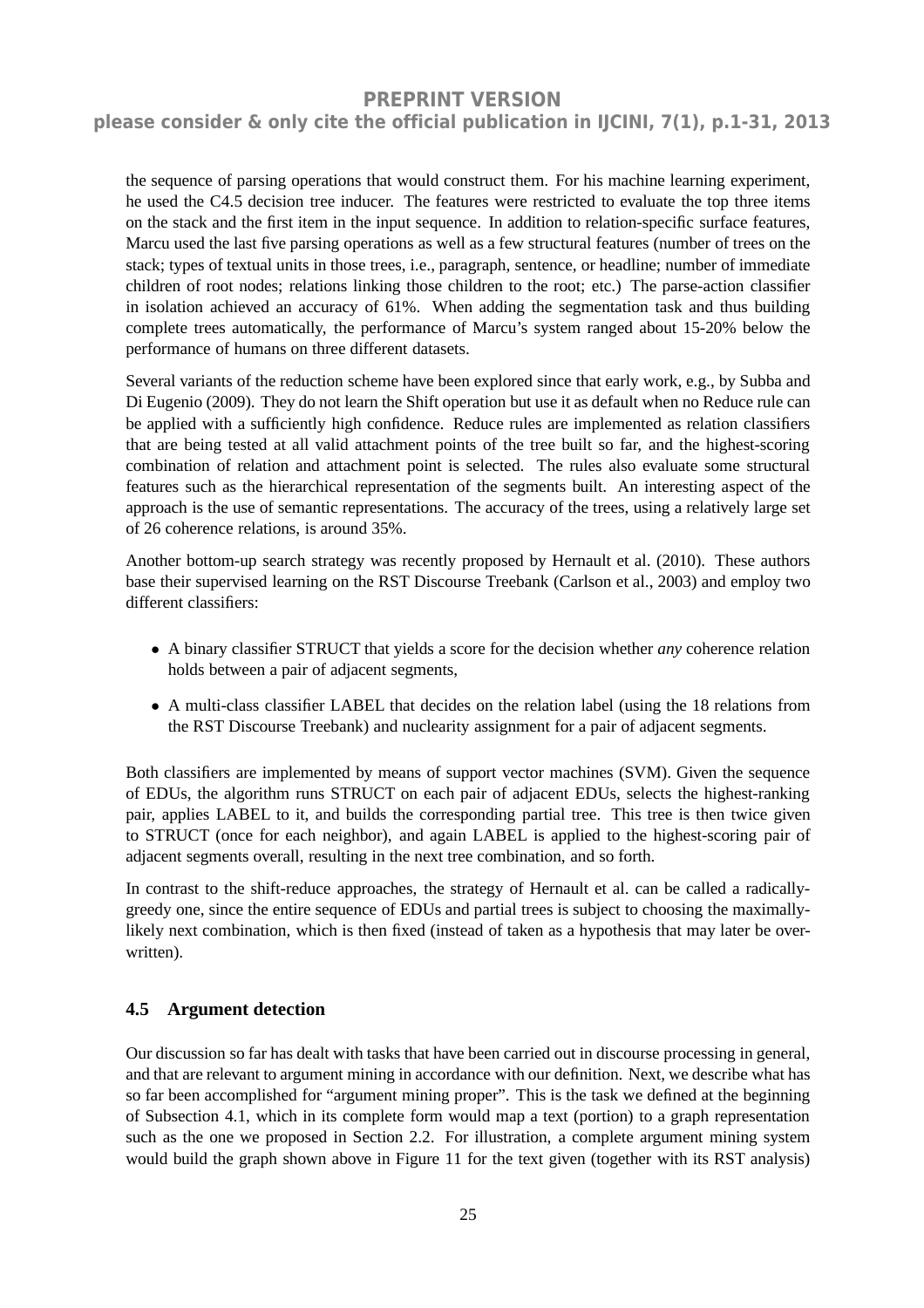**please consider & only cite the official publication in IJCINI, 7(1), p.1-31, 2013**

in Figure 9. In practice, however, current systems build significantly simpler structures – which for certain purposes is adequate.

In one line of research, which drew inspiration from RST parsing but added rule-based syntactic and semantic analysis, Saint-Dizier (2012) presents the 'TextCoop' platform for analyzing text on the discourse level, and with emphasis on argumentation. The first application was tailored to procedural text and the arguments given therein, but gradually the implementation has been extended to cover other types of texts. TextCoop thus aims at fusing many of the tasks we have discussed above, and it does so on the basis of a logic-based grammar language ('Dislog'), which was designed to extend linguistic analysis from the sentence to the discourse level. While the implementation of TextCoop is still ongoing, experiments with other argumentation genres and phenomena have been conducted. Bal and Saint-Dizier (2009) proposed an annotation scheme for (so far, manual) argumentation analysis in newspaper editorials. Somewhat similar in spirit to the 'hybrid' representation of Green (2010), mentioned above, it combines the labeling of argumentative segments as 'conclusion' or 'support' on the one hand with RST-style coherence relations between segments. A set of additional attributes is used to characterize the strength of arguments and the persuasion effect, the type of the segment (fact or opinion) and in case of opinion its orientation (positive, negative, neutral), and several others. – Another application targeted by TextCoop is the analysis of evaluative expressions (opinions) and its connection with coherence relations, which is investigated by Villalba and Saint-Dizier (2012).

A different line of work, which has reached a good level of maturity, is that by (Palau and Moens, 2011), who focus on the domain of legal texts and aim at automatically detecting argumentation therein. Their data comes from the European Court of Human Rights (ECHR), and from the Araucaria<sup>10</sup> corpus of annotated arguments. In contrast to the more strongly linguistics-oriented work of the TextCoop group, Mochales Palau and Moens perform machine learning, using a variety of features on different levels of description. Their implementation proceeds in two steps: First, sentences are being classified as either 'argumentative' or 'non-argumentative'. In their implementation with a multinomial naive Bayes classifier and a maximum-entropy model, their best average accuracy was almost 74%. Features included word n-grams (n ranging from 1 to 3), combinations of any two words in the sentence, adverbs and modal auxiliaries as detected by a POS tagger, measures of parse tree complexity, punctuation symbols, and certain connectives from the list of Knott (1996) (mentioned above).

The second step tries to further classify the 'argumentative' sentences into the categories of 'premise' and 'conclusion', and here they achieved F-measures of 68% and 74%, respectively. The features include the position of the sentence in the document, sentence length, verb tense, reference to law articles, several domain-specific argumentative phrases, and the type of subject (applicant, defendant, court, other), amongst others.<sup>11</sup>

In addition, Mochales Palau and Moens ran some initial experiments on detecting the structure of the argumentation, again taking inspiration from RST parsing. However, they chose a rather different approach and devised a context-free grammar over terminal symbols that capture several of the features mentioned above plus some additional ones; examples are 'sentence with conclusive meaning' or 'support rhetorical marker (moreover, furthermore, also, ...)'. The goal then is to link premises and conclusions to one another, and with a small set of texts from their ECHR corpus, the authors obtained

 $10$ http://araucaria.computing.dundee.ac.uk/

 $<sup>11</sup>$ Recently, Rooney et al. (2012) addressed this classification problem, also working on Araucaria data, by kernel meth-</sup> ods; the performance was slighlty lower than that achieved by Mochales and Moens, but the authors argue that no heuristic feature selection is required, thus making it easier to move to a new domain.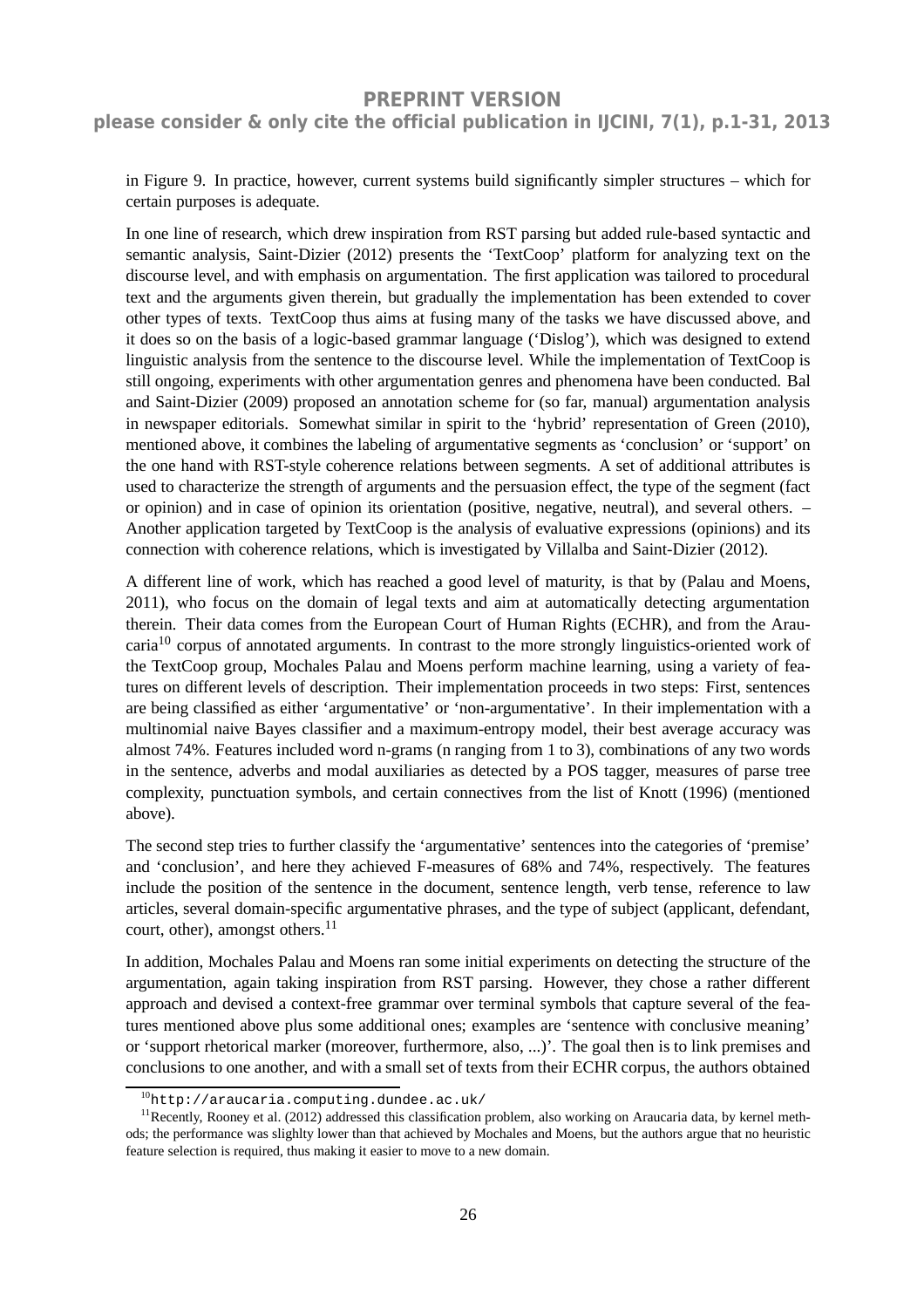60% accuracy in detecting those structures.

Moving a conceptual step beyond this work, Feng and Hirst (2011) describe an approach to classifying argument schemes in the sense of Walton et al. (2008). Their basis is the set of five "most frequent" schemes, where different configurations of premises lead to a conclusion: Argument from example, from cause to effect, from consequences, from verbal classification, and Practical Reasoning. Their data also comes from the Araucaria corpus, and one central goal beyond the implemented schema classification is the reconstruction of enthymemes (unstated premises). Feng and Hirst assume that their input text segments are already classified in terms of *premise* and *conclusion*; then, they run a scheme classifier. It uses some general features modeling the absolute and relative position of premises and conclusion, the ratio of length of premise and conclusion, and the number of premises. In addition, the type of argumentation structure – whether it is linked or convergent (see Section 2) – needs to be supplied to the classifier (it cannot be detected automatically). Also, scheme-specific features are added, which consist mainly of particular cue phrases, and a few other measures. In oneagainst-others classification, the system yields best average accuracies of over 90% for two schemes, while for the other three schemes the results are between 63% and 70%.

# **5 Discussion: Major challenges for argumentation mining research**

Argument mining in text is a new area of research with the potential of many interesting and useful applications. The fact that not too many results have been reported yet is, in our view, largely due to the lack of data: Essentially, there is only the Araucaria corpus mentioned in the last section, which offers a set of readily-analyzed arguments in a reduced form – it is not a *text* corpus that would offer annotations of argumentative moves in authentic textual environments. Corpus creation, however, requires annotation schemes and technical formats. While some formats for the abstract representation and exchange of arguments exist, we see a gap in the annotation and analysis of argumentative text.

AML, the markup language used in Araucaria, and the argument interchange format AIF (Rahwan and Reed, 2009) provide a good basis for representing arguments but were not intended specifically for purposes of text annotation. The elaborate annotation scheme for newspaper editorials suggested by Bal and Saint-Dizier (2009) (mentioned in Section 4.5) illustrates the wide range of phenomena that should be covered when authentic text is to be handled thoroughly.

As discussed in Section 3, Rhetorical Structure Theory has occasionally been proposed as the basis for an annotation scheme, but we pointed out that both Azar (1999) and Green (2010) saw the need to extend it for their respective purposes. And we gave examples illustrating that RST, as a theory of general text coherence, is from a structural viewpoint not quite fit to represent the deeper dependencies of argumentation; furthermore, the RST relations are of course meant to be general and thus do not precisely reflect the specific argumentative configuration. Thus we rather see RST-style analysis as a useful first step, but an additional text-type specific level of description – here: for argumentation – is needed.

Drawing on proposals for argument diagramming in the literature, in Section 2 we suggested an inventory of relations that covers the relevant forms of supporting, attacking, and counter-attacking. In addition, some extensions were listed that are necessary when dealing with the analysis of authentic texts. We have applied our scheme to texts from the Potsdam Commentary Corpus (Stede, 2004), which contains a range of phenomena that we could not represent adequately with the earlier schemes from the literature. An empirical evaluation of our new scheme, involving inter-annotator agreement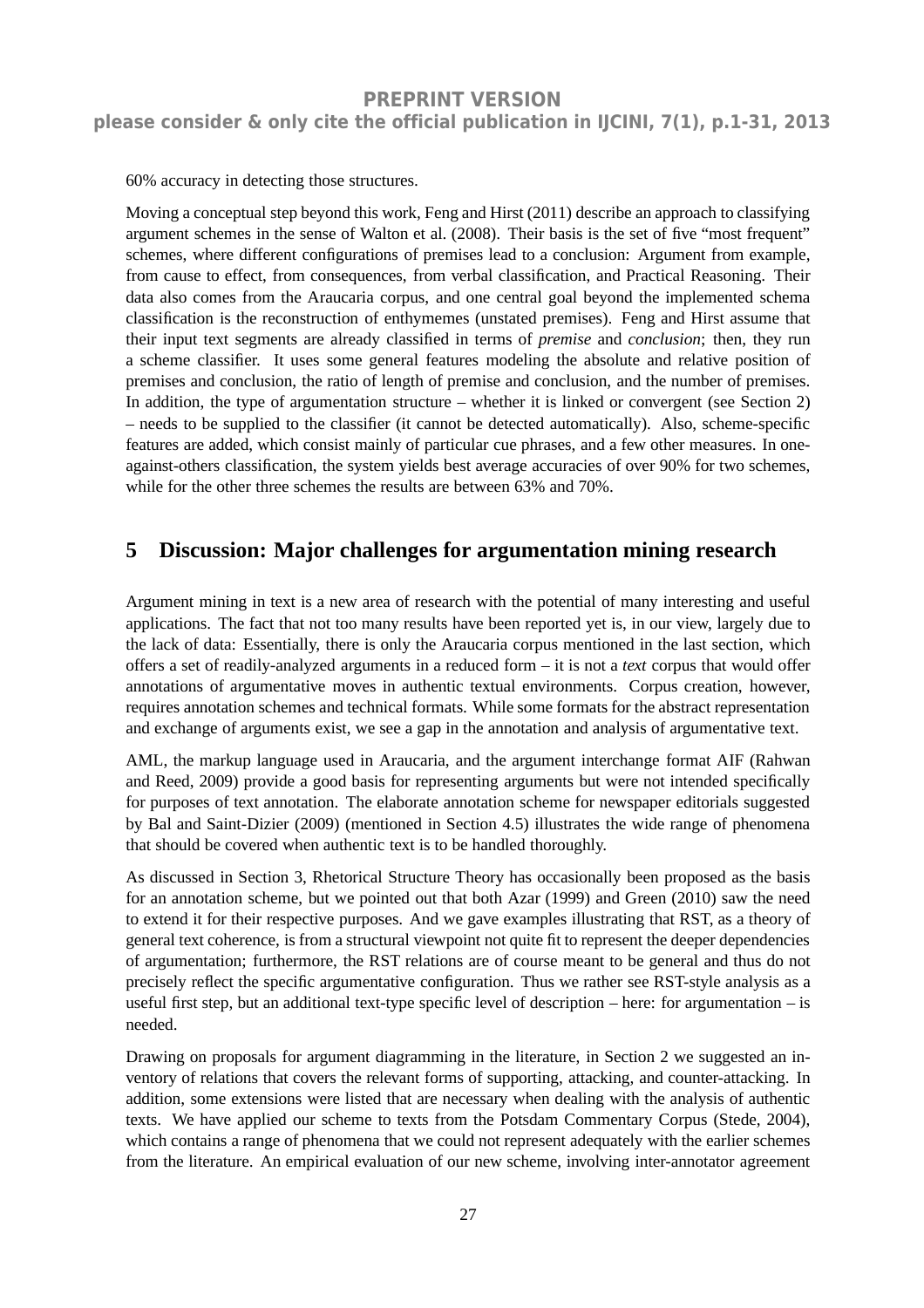studies, is currently under way.

Obviously, some of the fairly fine-grained distinctions in annotation schemes are intended for human annotation, but we do not expect automatic argumentation mining to be able to capture all of them. An important issue for future work therefore is to work out a reduced version of the scheme that is technically compatible with the original one but contains less information: the more coarse-grained annotations (as produced by automatic systems) would technically subsume the more fine-grained ones (as produced by human annotators). For example, the coarse scheme would not distinguish between a filled and an empty arrow, marking whether the author signalled a counterargument as insufficient. The accuracy of automatically-produced 'coarse' analyses can then be measured against the 'fine' annotations without the need to have two separate annotations. Furthermore, defining the subsumption relations between annotation constructs also allows for more elaborate computation of inter-annotator agreement between human annotators; this is important because any pragmatics-based annotation involves subjective judgment, and "agreement" should not be defined as strict identity.

When substantial annotated corpora covering different text genres are available, rapid progress can be expected for machine-learning approaches to automatic analysis – as other areas of computational linguistics have demonstrated. The first important challenge for an analysis in terms of a scheme along the lines we have discussed is the identification of the central thesis – because the other analysis steps (support, attacks) depend on it. The difficulty of finding the thesis differs widely between genres, which is one reason for the goal of ensuring genre-diversity in the corpus. In certain texts, human annotators will have difficulty agreeing on the central thesis, because it is conveyed only implicitly by the text, rather than being explicitly spelled out. If such cases are to be handled, more flexibility in the annotation scheme is required.

As a final remark on genre, it is in our view advisable to distinguish carefully between genre-specific methods and features (e.g., word n-grams, phrases, position in document) on the one hand, and genreneutral features on the other. The behavior of causal and contrastive connectives, for example, will be very much identical across genres, so that models should be applicable to quit diverse applications. To this end, it will be helpful to exploit results from linguistics (for connectives, in particular, there is a rich literature analyzing their semantic and pragmatic features) and transfer them to computational implementation. Surface features alone are not likely to be sufficient, though, because identifying the structure of an argument to some extent depends on world knowledge (which is hard to make available and thus is often replaced by lexical models) and on the structure of the text document: At what point in the text particular argumentative zones are to be expected, depends (once again) on the genre, so that knowledge on typical text structures, represented in an effective way, will often be useful resource.

### **References**

- Adachi-B¨ahr, S. (2006). *Kontrastive Analyse von Gliederungsprinzipien in argumentativen schriftlichen Texten im Deutschen und Japanischen*, volume 20, Ausgabe 1 of *Arbeitspapiere und Materialien zur deutschen Sprache*. Institut für Deutsche Sprache, Mannheim.
- Apothéloz, D., Brandt, P.-Y., and Quiroz, G. (1993). The function of negation in argumentation. *Journal of Pragmatics*, 19(1):23–38.
- Asher, N. and Lascarides, A. (2003). *Logics of Conversation*. Cambridge University Press, Cambridge.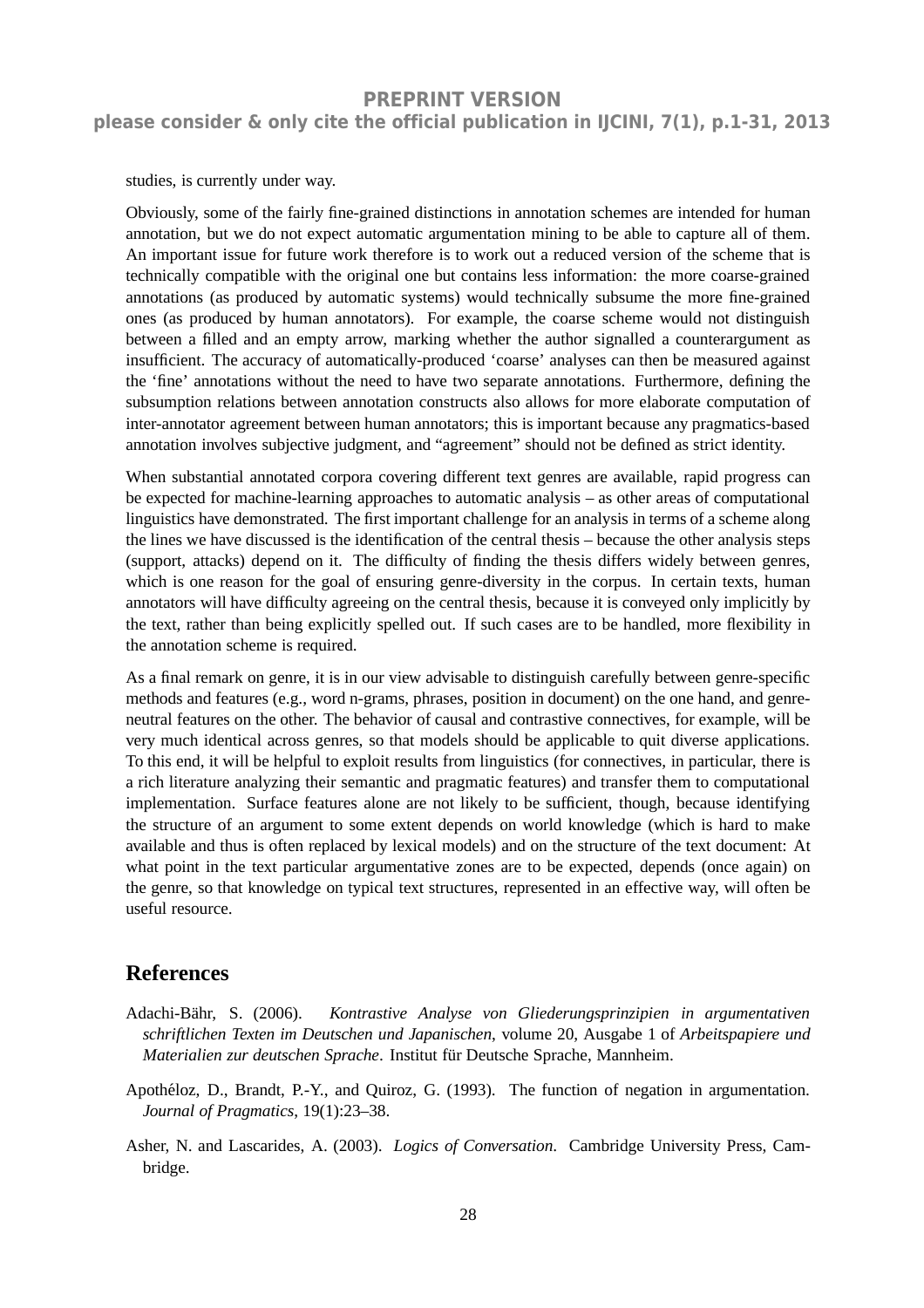**please consider & only cite the official publication in IJCINI, 7(1), p.1-31, 2013**

- Azar, M. (1999). Argumentative text as rhetorical structure: An application of rhetorical structure theory. *Argumentation*, 13:97–114.
- Bal, B. K. and Saint-Dizier, P. (2009). Towards an analysis of argumentation structure and the strength of arguments in news editorials. In *Proceedings of the AISB Symposium on Persuasive Technologies*, Edinburgh.
- Beardsley, M. C. (1950). *Practical Logic*. Prentice-Hall, New York.
- Blanco, E., Castell, N., and Moldovan, D. (2008). Causal Relation Extraction. In *Proceedings of the Sixth International Conference on Language Resources and Evaluation (LREC'08)*, pages 310– 313, Marrakech, Morocco.
- Carlson, L., Marcu, D., and Okurowski, M. E. (2003). Building a discourse-tagged corpus in the framework of Rhetorical Structure Theory. In van Kuppevelt, J. and Smith, R., editors, *Current Directions in Discourse and Dialogue*, pages 85–112. Kluwer, Dordrecht.
- Dung, P. M. (1995). On the acceptability of arguments and its fundamental role in nonmonotonic reasoning, logic programming and n-person games. *Artificial Intelligence*, 77(2):321–357.
- Feng, V. W. and Hirst, G. (2011). Classifying arguments by scheme. In *Proceedings of the 49th Annual Meeting of the Association for Computational Linguistics: Human Language Technologies*, pages 987–996, Portland/Oregon.
- Freeman, J. B. (1991). *Dialectics and the Macrostructure of Argument*. Foris, Berlin.
- Freeman, J. B. (2011). *Argument Structure: Representation and Theory*. Argumentation Library (18). Springer.
- Girju, R. (2003). Automatic detection of causal relations for question answering. In *Proceedings of the ACL Workshop on Multilingual Summarization and Question Answering*, pages 76–83.
- Gordon, T. F. (2010). An overview of the carneades argumentation support system. In Reed, C., editor, *Dialectics, dialogue and argumentation. An examination of Douglas Walton's theories of reasoning and argument*, pages 145–156. King's College London, London.
- Govier, T. (1985). *A Practical Study of Argument*. Wadsworth, Belmont, CA, 1st edition.
- Green, N. L. (2010). Representation of argumentation in text with rhetorical structure theory. *Argumentation*, 24:181–196.
- Grewendorf, G. (1980). Argumentation in der Sprachwissenschaft. *Zeitschrift fur Literaturwis- ¨ senschaft und Linguistik*, 10(38/39):129–150.
- Hernault, H., Prendinger, H., duVerle, D., and Ishizuka, M. (2010). HILDA: A discourse parser using support vector machine classification. *Dialogue and Discourse*, 1(3):1–33.
- Khoo, C. S., Chan, S., and Niu, Y. (2000). Extracting causal knowledge from a medical database using graphical patterns. In *Proceedings of the 38th Annual Meeting of the Association for Computational Linguistics (ACL)*.
- Kienpointner, M. (1983). *Argumentationsanalyse*, volume 56 of *Innsbrucker Beitrage zur Kulturwis- ¨ senschaft*. Innsbruck.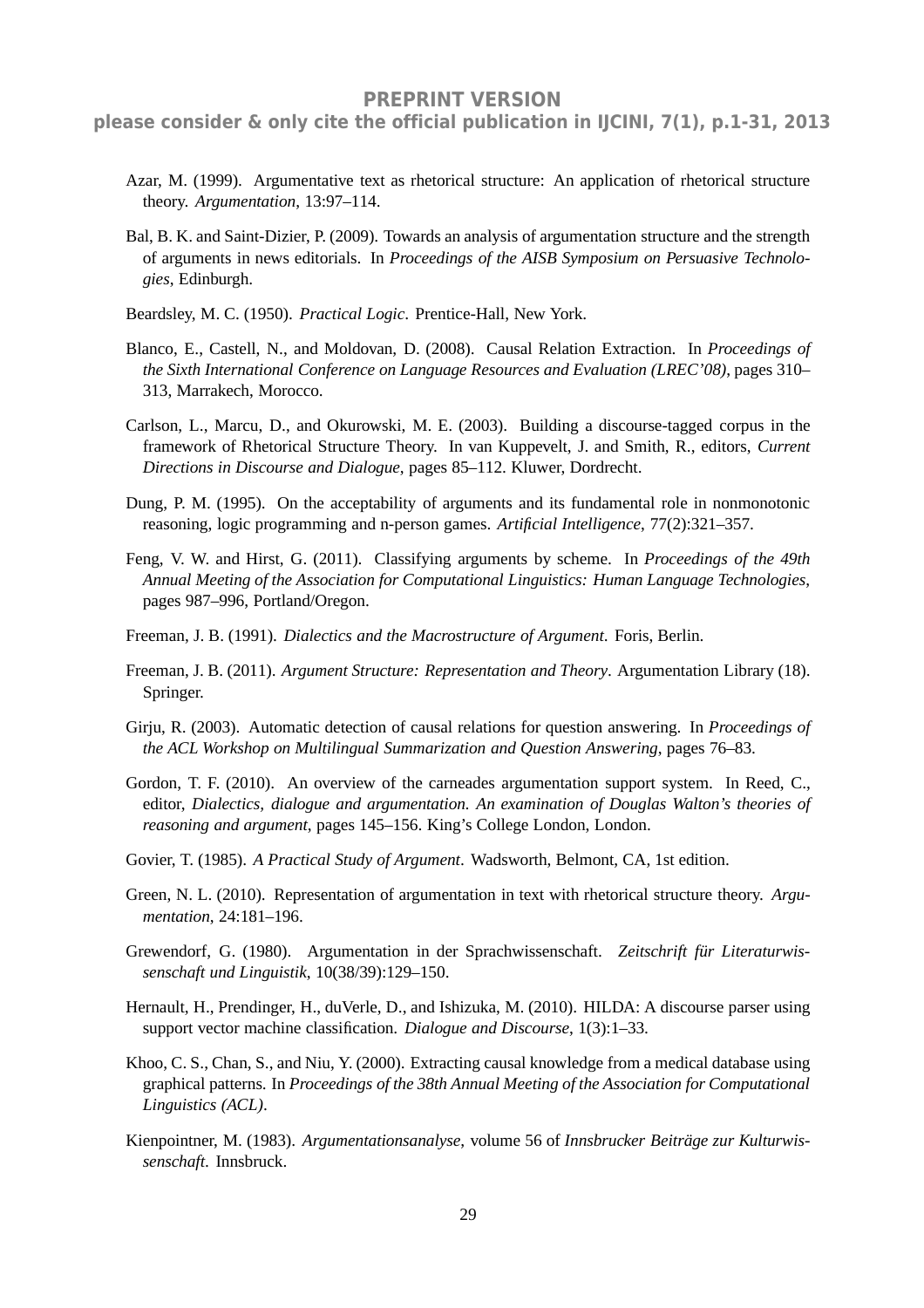- Kim, J.-J. and Park, J. C. (2006). Extracting contrastive information from biomedical literature. *ACM Transactions on Asian Language Information Processing*, 5(1):44–60.
- Klein, W. (1980). Argumentation und Argument. Zeitschrift für Literaturwissenschaft und Linguistik, 10(38/39):9–56.
- Knott, A. (1996). *A Data-Driven Methodology for Motivating a Set of Coherence Relations*. PhD thesis, University of Edinburgh.
- Knott, A. and Sanders, T. (1998). The classification of coherence relations and their linguistic markers: An exploration of two languages. *Journal of Pragmatics*, 30:135–175.
- Kopperschmidt, J. (1989). *Methodik der Argumentationsanalyse*. Frommann-Holzboog, Stuttgart.
- Mann, W. and Thompson, S. (1988). Rhetorical structure theory: Towards a functional theory of text organization. *TEXT*, 8:243–281.
- Marcu, D. (1999). A decision-based approach to rhetorical parsing. In *Proceedings of the 37th Annual Meeting of the Association for Computational Linguistics*, pages 365–372, College Park/MD.
- Marcu, D. (2000). *The theory and practice of discourse parsing and summarization*. MIT Press, Cambridge/MA.
- Mochales Palau, R. and Moens, M.-F. (2009). Argumentation mining: The detection, classification and structure of arguments in text. In *Proceedings of the ICAIL 2009*, pages 98–109. Barcelona, Spain.
- Mulkar-Mehta, R., Welty, C. A., Hobbs, J. R., and Hovy, E. H. (2011). Using part-of relations for discovering causality. In *Proceedings of FLAIRS Conference*.
- Ohlschl¨ager, G. (1979). ¨ *Linguistische Uberlegungen zu einer Theorie der Argumentation ¨* . Niemeyer, Tübingen.
- Palau, R. M. and Moens, M.-F. (2011). Argumentation mining. *Artificial Intelligence and Law*, 19(1):15–22.
- Polanyi, L. and Scha, R. (1984). A syntactic approach to discourse semantics. In *10th International Conference on Computational Linguistics and 22nd Annual Meeting of the Association for Computational Linguistics, Proceedings of COLING '84*, pages 413–419. ACL.
- Pollock, J. L. (1995). *Cognitive Carpentry: A Blueprint for How to Build a Person*. MIT Press, Cambridge, MA.
- Rahwan, I. and Reed, C. (2009). The argument interchange format. In Rahwan, I. and Simari, G., editors, *Argumentation in Artificial Intelligence*, pages 383–402. Springer, New York.
- Reed, C., Walton, D., and Macagno, F. (2007). Argument diagramming in logic, law and artificial intelligence. *The Knowledge Engineering Review*, 22(1):87–109.
- Rooney, N., Wang, H., and Browne, F. (2012). Applying kernel methods to argumentation mining. In *Proceedings of the 25th FLAIRS Conference*.
- Saint-Dizier, P. (2012). Processing natural language arguments with the TextCoop platform. *Journal of Argumentation and Computation*, 3(1):49–82.